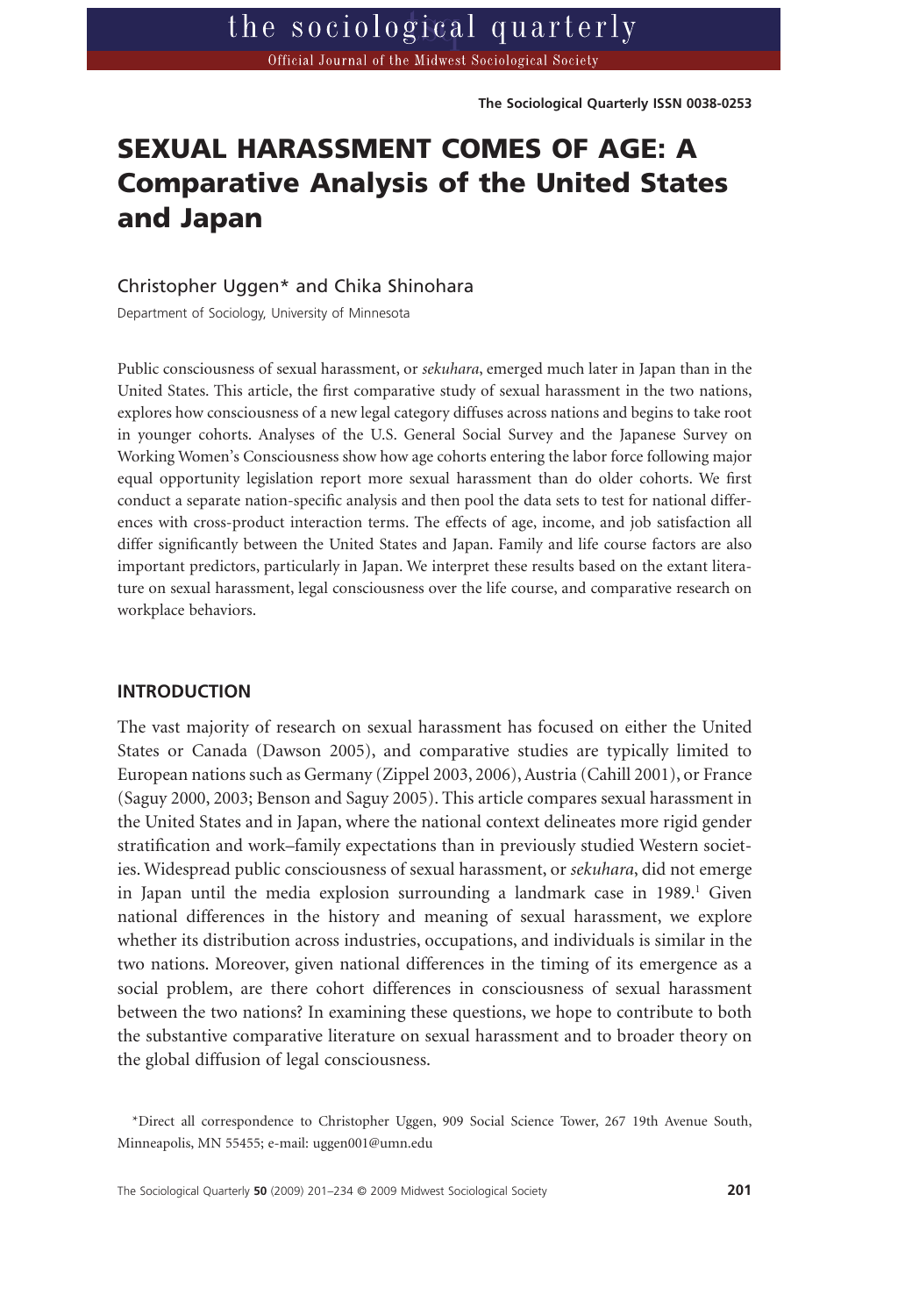# **THE DIFFUSION OF LEGAL CONSCIOUSNESS ACROSS NATIONS AND COHORTS**

Previous studies have identified an apparent paradox regarding sexual harassment in Japan: younger workers report greater *lifetime* harassment than older workers, despite their shorter work histories (e.g., National Personnel Authority of Japan 1997). One explanation for this finding is that changes in consciousness of sexual harassment are cohort-specific rather than age-specific. That is, understanding of sexual harassment has been a salient aspect of workplace socialization for younger cohorts, but was a relatively unknown phenomenon when older cohorts began working. Prior to the consciousnessraising engendered by MacKinnon (1979) and others, "sexual harassment" did not yet exist as a legal or cultural category. Ideas about cohort change are often difficult to test because multiple cohorts are needed to disentangle age from cohort effects. Moreover, each cohort is generally subject to period effects, such as consciousness-raising, on the same timetable. Because major legal and workplace changes occurred on different timetables in the United States and Japan, however, a cross-national comparison of multiple cohorts is well suited to detecting cohort differences both within and between nations.

Real and symbolic statements marking sex discrimination as illegal, including the U.S. Civil Rights Act of 1964 and the Japanese Equal Employment Opportunity Law (EEOL) of 1985, created conditions ripe for the development of sexual harassment consciousness.2 Harassment complaints appear to be more common when regulatory policies exists (Gruber and Smith 1995; Gruber 1998; Marshall 2005b), in part because workers often make sense of their experiences by referring to legal concepts and categories (Sarat and Kearns 1995; Ewick and Silbey 1998; Marshall 2003, 2005a,b; Silbey 2005). Therefore, the presence and diffusion of civil rights laws more generally affect whether workers interpret words and actions as sexual harassment. This is especially the case for younger Japanese women, who have become increasingly cognizant of women's employment rights since the passage of the EEOL in 1985 (Tsunoda 1993; Molony 1995; Gelb 2003; Charles, Chang, and Han 2004).

This national comparative study on sexual harassment thus examines how legal consciousness emerged across age cohorts in response to broader legal and social changes. Japan is an ideal case to compare with the United States, as it has a similar EEO-based sexual harassment law, but one that was implemented at a later period (Markert 2005). We next consider the development and public recognition of sexual harassment as a workplace problem in the United States and Japan.

### **FROM SEXUAL HARASSMENT TO** *SEKUHARA*

# **The Diffusion of Sexual Harassment Law**

In the United States, sexual harassment is considered a form of sex discrimination in violation of Title VII of the Civil Rights Act of 1964, which states that discrimination on the basis of race, sex, religion, and national origin infringes upon the civil rights of citizens. Following the definitions established in the U.S. Equal Employment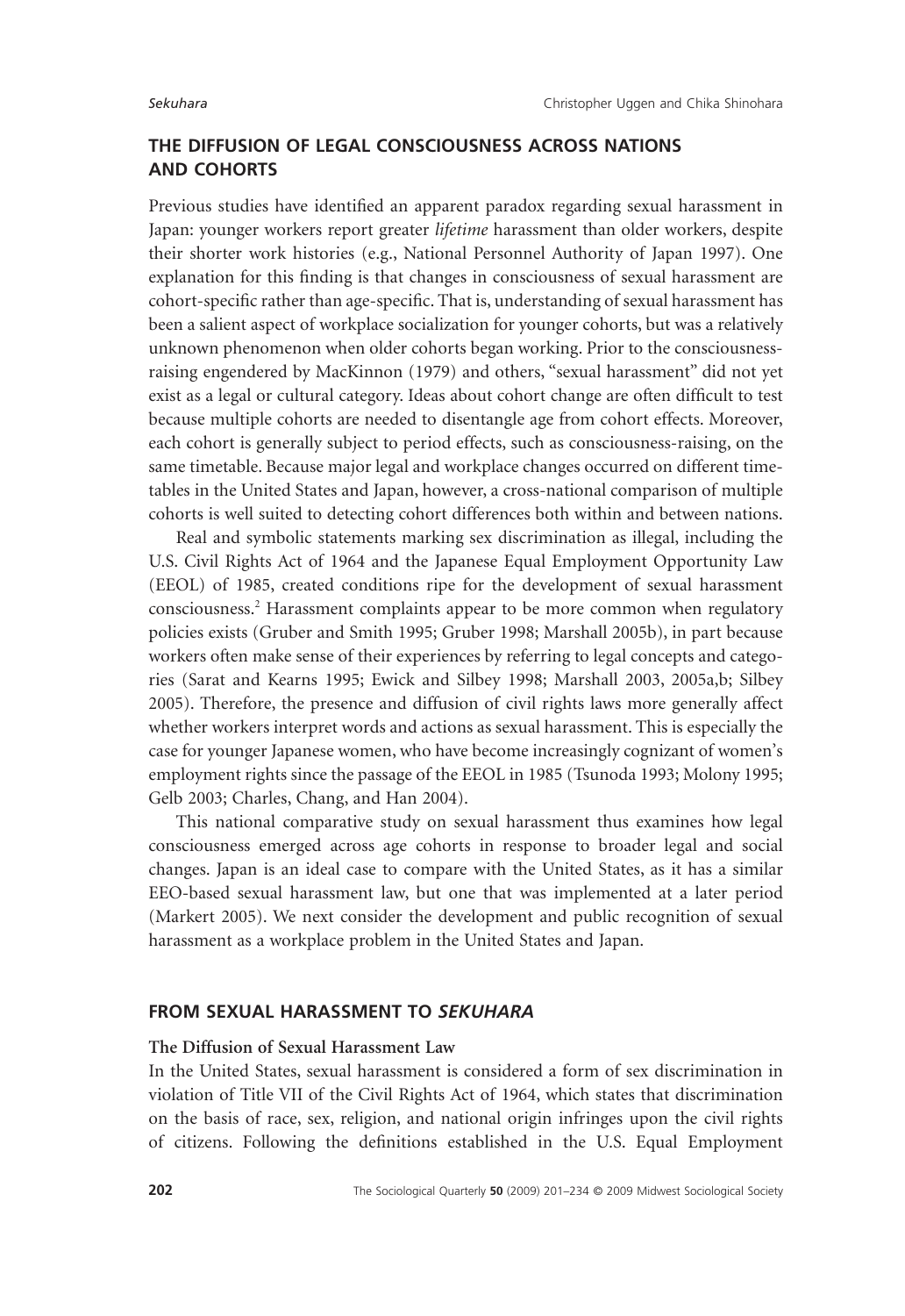Opportunity Commission (EEOC) guidelines (1980), scholars distinguish between quid pro quo and hostile work environment sexual harassment. Quid pro quo harassment occurs when employers make employment decisions on the basis of sexual demands, whereas hostile work environment harassment occurs when unwelcome sexual conduct unreasonably interferes with job performance or work conditions (U.S. EEOC 1980; Welsh 1999). The U.S. Supreme Court first recognized hostile work environment sexual harassment in the 1986 case *Meritor v. Vinson*. Even before this time, however, the academic, legal, and popular use of the term "sexual harassment" was spreading outward to many nations and international organizations, such as the International Labour Organization (ILO). Although legal definitions of sexual harassment differ by country, at least 36 nations had passed legislation prohibiting some form of sexual harassment when Japan passed its first law in 1997 (ILO 1997). The development of U.S. sexual harassment law and policy has been extensively reviewed elsewhere (see, e.g., Welsh 1999). We therefore focus our review on Japanese developments and contrast these with the U.S. case where appropriate.

#### *Sekuhara* **in Japan**

Sexual harassment received little attention in Japan prior to Catharine MacKinnon's (1979)foundational book, *Sexual Harassment of Working Women*. Japanese feminists and legal scholars followed developments in the United States closely (Hirakawa [1998] 2000a,b), but it was not until 1989 that the popular media coined the term "*sekuhara*" (from the English phrase, *sexu*al *hara*ssment).3 Throughout this year, the media repeatedly invoked the term *sekuhara* in their coverage of Japan's first hostile work environment sexual harassment case (607 *Ro-do-Hanrei* 6, Fukuoka District Court, April 16, 1992; see Muta 2004), which accelerated general societal recognition of sexual harassment and women's employment rights more broadly. The case involved a small publishing company in Fukuoka, where a male editor was accused of spreading rumors about the sexual promiscuity of Mayumi Haruno, a female writer (Haruno 2001). Ms. Haruno's lawyers successfully brought a hostile environment sexual harassment claim under the equality and human dignity provisions of Japan's constitution and Articles 709 and 715 of the Civil Code (Shinotsuka 1995).4 An amicus brief for the *Fukuoka case*, written by Hiroko Hayashi, included information from U.S. experts such as Judith Vladeck, an employment law specialist from Cornell's School of Industrial and Labor Relations (Hayashi [2000], personal interview February 20, 2006). The Fukuoka District Court recognized the claim and fined the harasser and the employer ¥1,650,000 (approximately \$15,700).

Another early case, the *New Fujiya Hotel case* (580 *Ro-do-Hanrei* 17, Shizuoka District Court-Numazu Branch, December 20, 1990), also involved a suit for violation of human dignity. In this case, a female hotel accountant alleged that a male supervisor kissed her against her will after she had rejected his sexual advances. The court ruled that the supervisor's verbal and physical sexual advances were illegal and ordered compensatory damages for the plaintiff's psychological distress.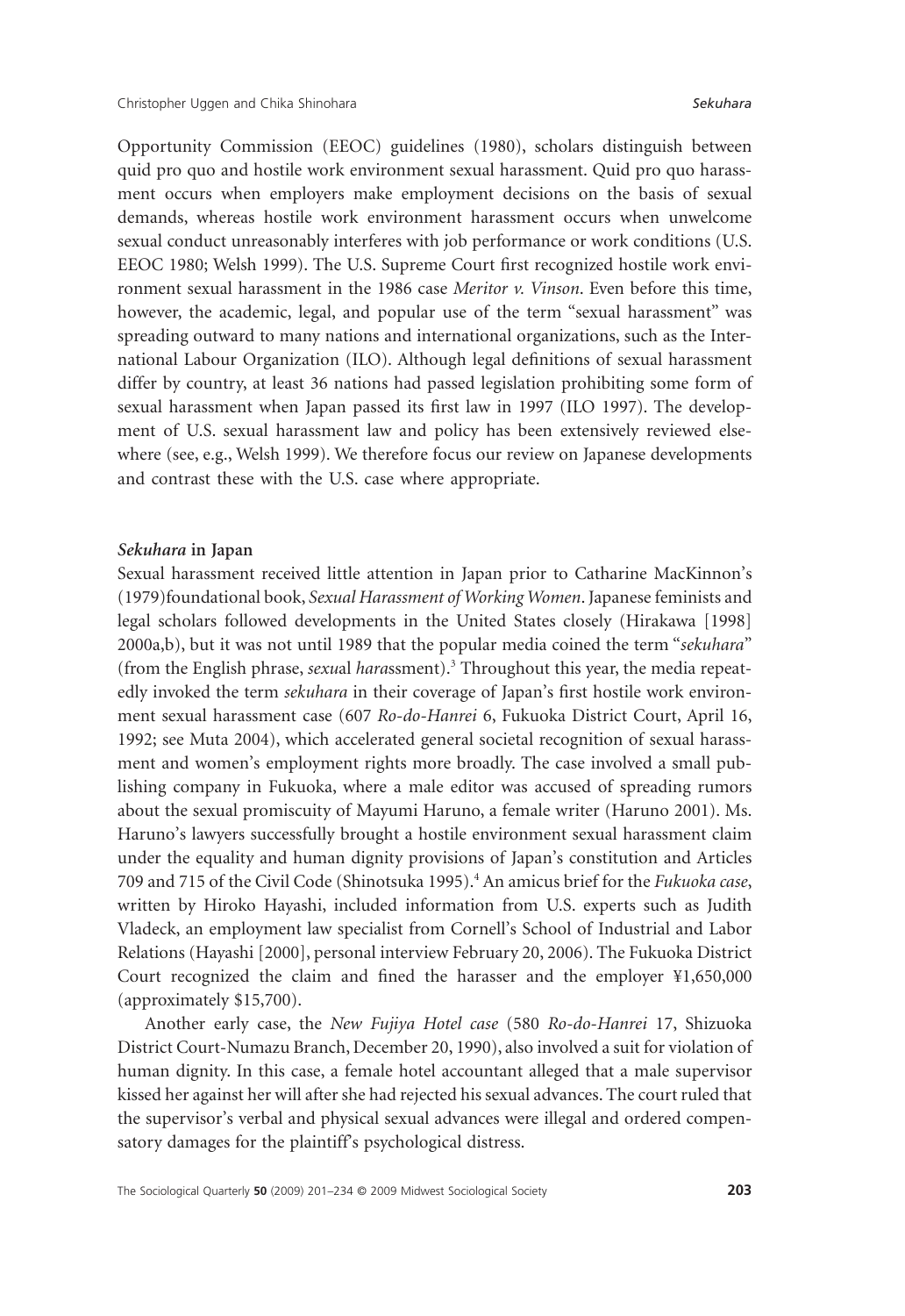By 2000, targets of sexual harassment had filed more than 100 cases, 10 of which were heard by Japan's highest court (Yamazaki 2000:9). Reacting to the increasing number of *sekuhara* claims, the Japanese Ministry of Health, Labor and Welfare released a 2005 statement reaffirming sexual harassment as a recognizable labor incident. Among younger generations of Japanese workers, legal changes led to further litigation as well as "increased consciousness and activism" (Gelb 2000:385).<sup>5</sup> Of course, it is difficult to determine whether the prevalence of reports of harassment reflect an increase in the actual *experience* of harassment or rather an increase in awareness and sensitivity to the issue. We will bring some evidence to bear on this issue in the analysis that follows.

# **Public Consciousness of** *Sekuhara*

Legal consciousness appears to develop alongside legal reforms, with some cohorts or generations subject to particularly strong influences (Schnittker, Freese, and Powell 2003). Public consciousness of sexual harassment in Japan grew with increased international attention to the issue. Figure 1 shows a count of national newspaper articles that contained the word "*sekuhara*" in Japan's *Asahi Shimbun* since 1985 and "sexual harassment" in the *New York Times* since 1975, when the term first appeared in print. The 1991 to 1992 peak in the United States reflects reaction to Anita Hill's testimony at Clarence Thomas' Supreme Court confirmation hearings in October 1991, while the spike in 1998 corresponds to the Bill Clinton/Monica Lewinsky scandal. We found no mention of either "*sekushuaru harasumento* (sexual harassment)" or "*sekuhara*" in the



**FIGURE 1.** Counts of Terms "Sexual Harassment" 1975–2004 in the *New York Times* and "*Sekushuaru Harasumento*" or "*Sekuhara*" in Japan's *Asahi Shimbun* 1985–2004.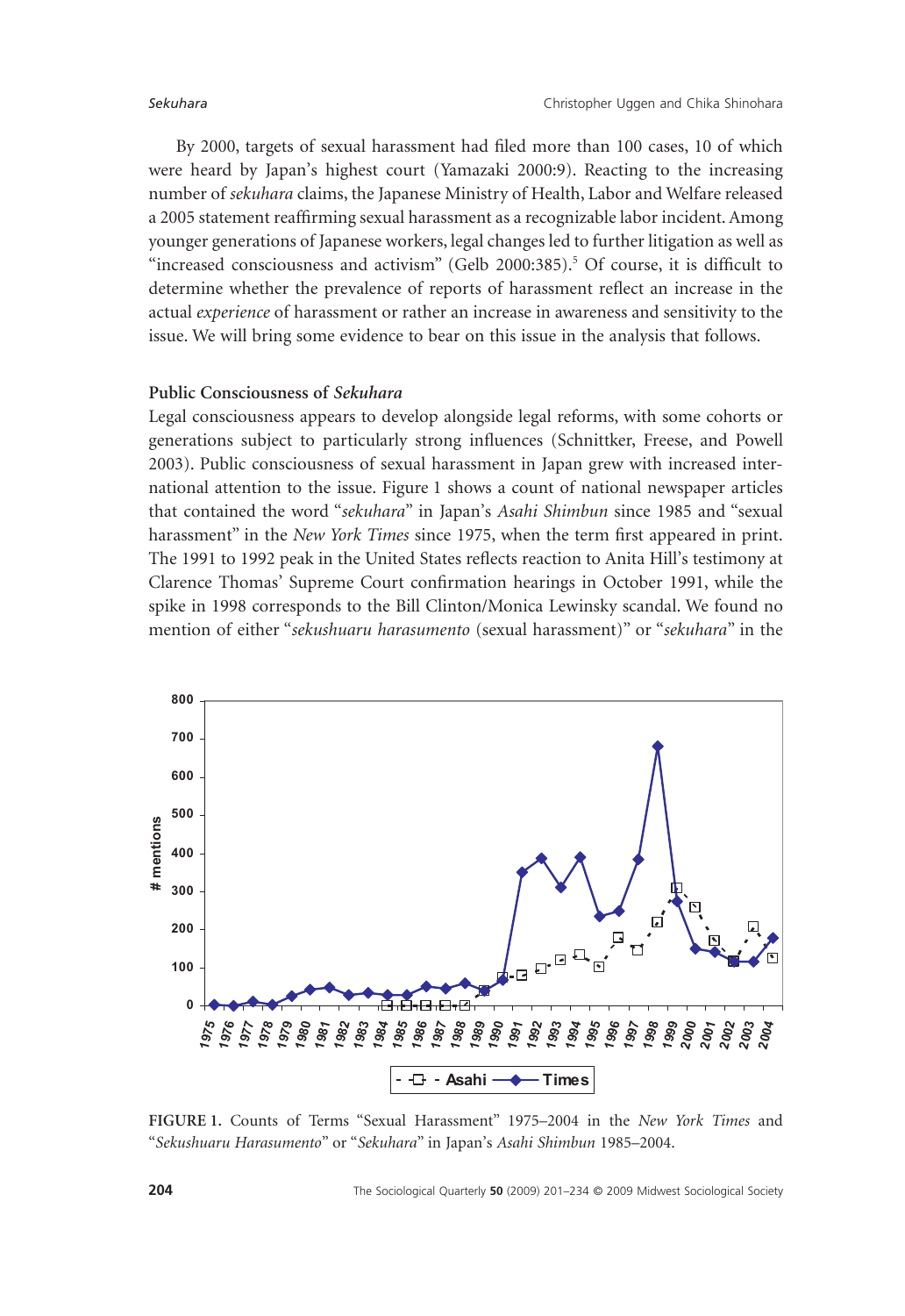Christopher Uggen and Chika Shinohara *Sekuhara*



**FIGURE 2.** Natural Logarithm of Counts of Terms "Sexual Harassment" 1975–2004 in the *New York Times* and "*Sekushuaru Harasumento*" or "*Sekuhara*" in Japan's *Asahi Shimbun* 1985–2004.

*Asahi Shimbun* newspaper until 1988. Similar to the *Times*, the number of *Asahi Shimbun* articles that mentioned either of these terms also spiked in the late 1990s, reflecting the implementation of a sexual harassment provision in Japan's EEOL, as well as widely publicized lawsuits involving Japanese auto companies operating in the United States (e.g., *EEOC v. Mitsubishi Motor Manufacturing of America*, No. 96-1192 [IL June 23, 1998]; *Arango v. Mazda N.A., Inc.*, No. 96-2750 [S.D. Fla. Feb. 17, 1999]).

Because the simple counts in Figure 1 are skewed by influential events, they may not provide a complete picture of public consciousness of sexual harassment. We therefore applied a logarithmic transformation to these counts to better reflect broad trends in the level and rate of change in public consciousness. The logarithmic transformation also better reflects the greater magnitude of a change from 1 to 10 in comparison to a change from 500 to 510 mentions. Figure 2 shows the emergence of sexual harassment in public discourse in the late 1970s in the United States, followed by a stabilization at higher rates after the Clarence Thomas hearings. The Japanese data show a very steep rise in the late 1980s and early 1990s as the *Fukuoka case* captured public attention. Figure 2 identifies three distinct periods: (1) a stage from 1975 to 1987 when consciousness of sexual harassment emerged in the United States, but not in Japan; (2) a stage from 1988 to 1998 when *sekuhara* entered Japanese discourse, but consciousness remained higher in the United States than in Japan; and (3) a stage from 1999 to the present when consciousness of sexual harassment is roughly comparable in the two nations.

Norman Ryder's classic (1965) distinction between age, period, and cohort effects helps to explain these patterns in the consciousness of sexual harassment. Ryder defines a cohort as an aggregation of individuals, within some population definition, who simultaneously experience events. In the case of sexual harassment, such events include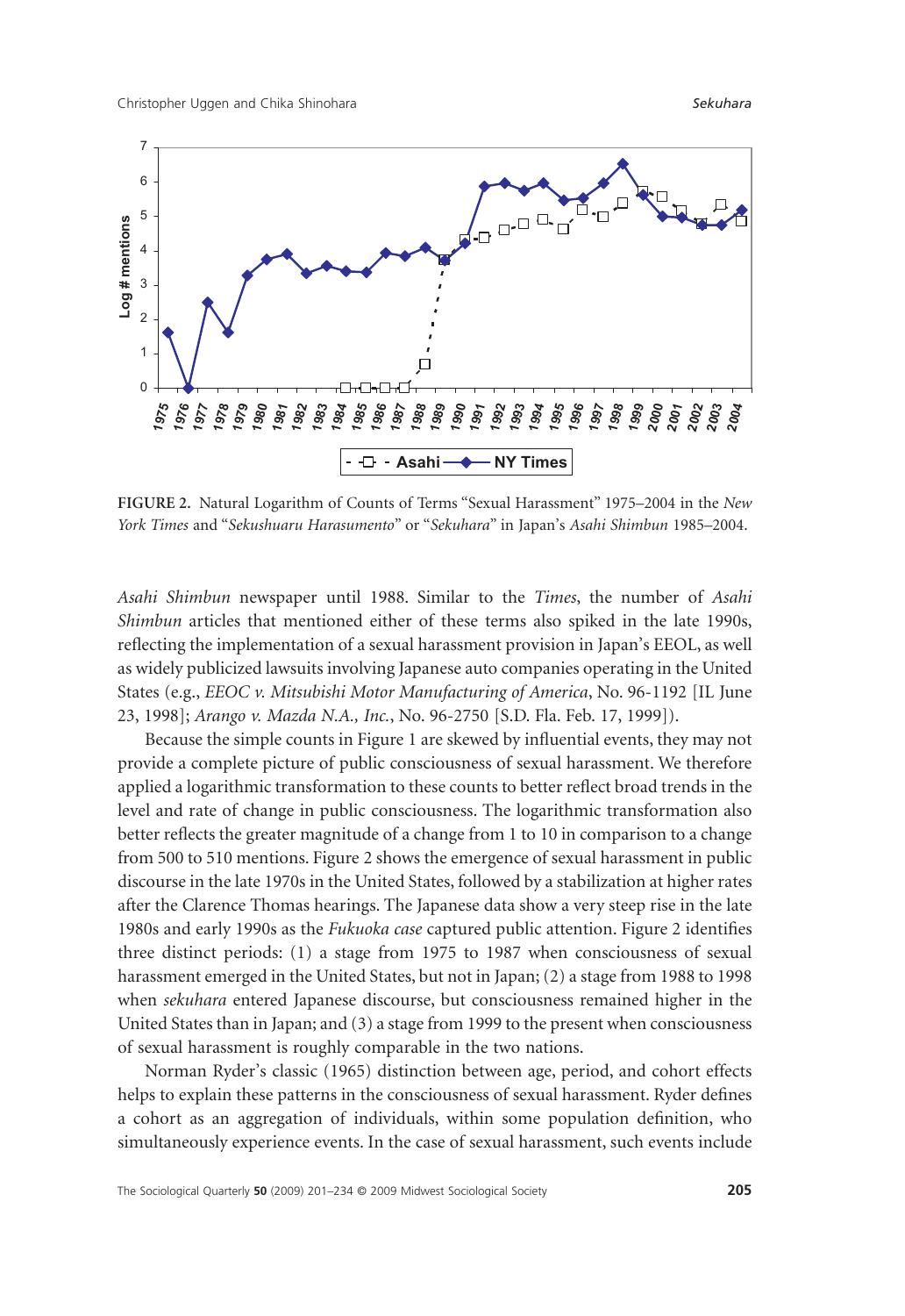the 1964 Civil Rights Act or the 1991 Clarence Thomas hearings. For Ryder, a *cohort effect* has specific consequences for this population, but lesser effects for individuals outside of the population definition. A *period effect* extends beyond particular birth cohorts, to affect most of the population at a given time. *Age effects* speak to the differential malleability of young people, such that youth may be especially responsive to social changes. Consciousness of sexual harassment is likely a product of all three effects, with consciousness emerging most strongly among workers who experience significant historical events or legal changes in their youth.

### **Prevalence of Sexual Harassment in Japanese Surveys**

Estimates of the prevalence of sexual harassment are closely tied to consciousness of the phenomenon. As sexual harassment emerged in Japanese public discourse, academics, activists, labor unions, local government agencies, and women's organizations began surveying women about their experiences (see Tsunoda 1993). As in the United States, women's movements played an especially important role in raising consciousness around gender and workplace rights in Japan (Lenz 2004). A 1991 survey (Kanegae and Hirose 1994) of 700 women sampled from historical school records, found high rates of verbal harassment (experienced by 43 percent), physical touching (39 percent), visual (e.g., posters) harassment (24 percent), and leering or sexual looks (22 percent), and lower but nontrivial rates of pressure for unwanted sexual relationships (11 percent) and attempted or actual sexual assaults (4 percent). Women in their 20s were the most likely targets of harassment in this study. In contrast to U.S. surveys, Japanese harassment studies often include measures of sexist behavior or sex discrimination that extend beyond workplace sexual harassment, such as being required to serve tea at work or serve drinks at social functions outside the workplace. Notably, almost none of the women surveyed consulted with either public officials or unions in response to the harassment they reported.

A national survey of 6,500 working women, fielded in 1989, also found high rates of reported sexual harassment, with a clear majority reporting some kind of workplace sexual harassment.<sup>6</sup> About half of the respondents experienced verbal harassment, and most targets first experienced harassment as young workers, often within three years of entering the labor force. In contrast to U.S. patterns, where reported harassers are often coworkers (e.g., Gutek 1985) or subordinates (McKinney 1994; Grauerholz 1996; Rospenda, Richman, and Nawyn 1998; see Welsh 1999:177), Japanese harassers tended to be supervisors (*Hatarakukoto to seisabetsu wo kangaeru Santamano Kai* 1991).

There is some evidence that the prevalence of sexual harassment has risen in Japan in recent years, or at least that consciousness and reports of sexual harassment have increased since these early investigations. A repeated cross-sectional survey of female government workers by the National Personnel Authority of Japan (1997) shows higher levels of sexual harassment in 1997 than during the late 1980s and early 1990s. Approximately two-thirds of the surveyed women reported experiences with verbal sexual harassment, physical touching, and forced serving of tea or other drinks. A majority also reported culturally specific items, such as being forced to sing *karaoke* with supervisors.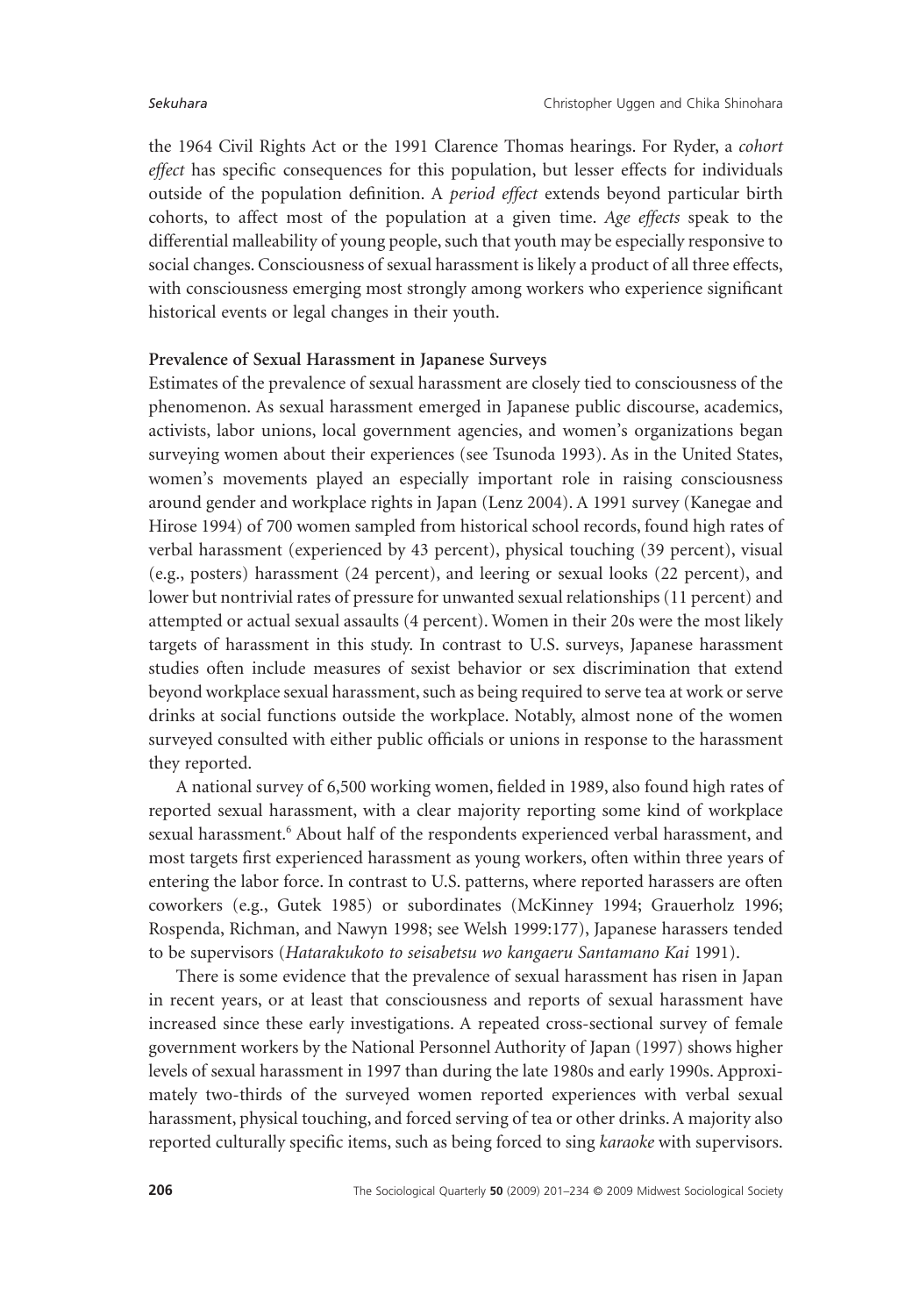The "*karaoke* duet" is a gendered activity in which younger female workers sing romantic songs with older male supervisors. Scholars have written extensively about the gendered ideologies constructed around these "office ladies," who are expected to conform to a young and attractive "feminine" aesthetic (see Fujimoto 2004). It is important to note that this behavior, which might not be considered sexual harassment in the United States, can be interpreted as such in Japan. Notably, more than 40 percent of males surveyed reported that they had felt uncomfortable because they encountered others being sexually harassed. In contrast to the United States (see, e.g., Uggen and Blackstone 2004), male workers in Japan were not protected from sexual harassment by the EEOL until April 2007. The higher rates of sexual harassment reported in the National Personnel Authority survey could reflect rising consciousness of sexual harassment by the late 1990s or government sector workers' greater consciousness relative to the general population (Edelman 1990).

Despite the major differences between U.S. and Japanese legal systems, sexual harassment law has developed in similar ways, albeit on different timetables. The Japanese Diet passed its first EEOL in 1985, largely in response to international pressure (Akamatsu, Fraser, and Fujiwara 1990; Lam 1992; Brinton 1993; Liu and Boyle 2001; Osawa [2000] 2002; Akamatsu 2003). A specific prohibition of sexual harassment was later added to Article 21 of the Japanese EEOL in 1999.<sup>7</sup> As in the United States, lawsuits in Japan appeared to spur the development of sexual harassment law and its inclusion under the broader rubric of civil rights law.

# **A CONCEPTUAL MODEL OF SEXUAL HARASSMENT AND LEGAL CONSCIOUSNESS**

#### **Consciousness and Cohorts**

Conceptual models of legal diffusion must attend to how the timing of legal change affects successive cohorts. Relative to Japan, legal change arrived far earlier in the United States. We therefore expect significant between-nation differences when comparing older cohorts—with greater consciousness among American women—but general similarity between the two nations when comparing the youngest Japanese cohort with the youngest American cohort. Apart from these cohort effects, we also anticipate age effects, such that consciousness of sexual harassment is most likely to take root in those who experience legal changes as younger workers. Both age and cohort should therefore affect reports of harassment, as should important period effects such as the Clarence Thomas hearings—which are expected to have a general impact across age and cohort.

Overall, we expect younger cohorts to report higher rates of harassment than older cohorts, but these differences should be keyed to legal changes and the diffusion of sexual harassment law in each nation. For example, U.S. workers entering the labor force after the Civil Rights Act of 1964 should report higher rates of sexual harassment than those entering prior to the legal reform. Although the landmark *Meritor v. Vinson* (1986) case followed long after the 1964 legal reform, both events raised consciousness of workplace rights. By the same logic, Japanese workers entering the labor force after the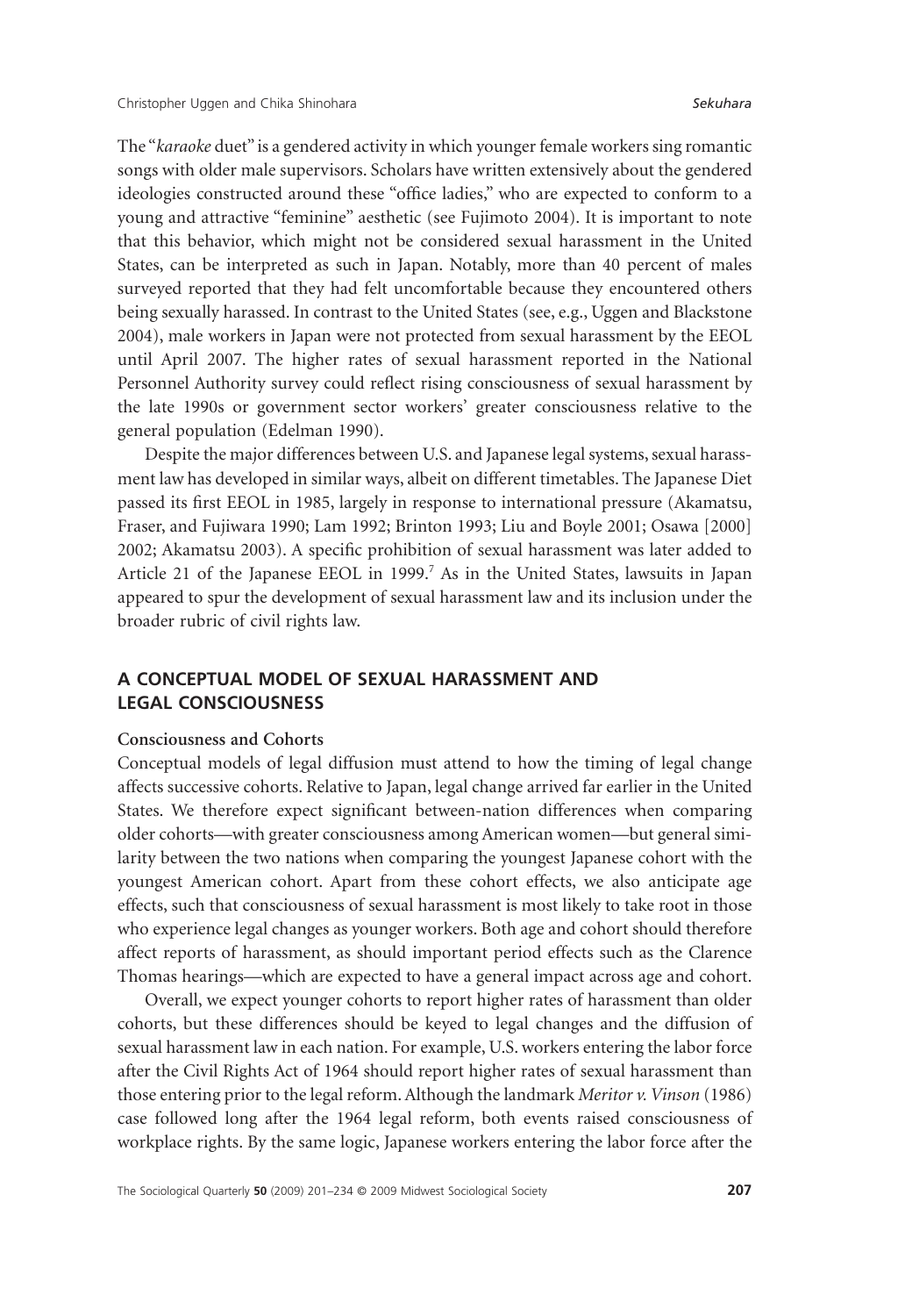EEOL of 1985 should report higher rates of sexual harassment than those entering prior to the legal reform. We therefore suggest two related hypotheses:

Hypothesis 1A: U.S. workers entering the labor force after the Civil Rights Act of 1964 will report higher rates of sexual harassment than those entering prior to the legal reform.

Hypothesis 1B: Japanese workers entering the labor force after the EEOL of 1985 will report higher rates of sexual harassment than those entering prior to the legal reform.

As in the United States, a landmark case emerged in Japan several years after passage of the EEOL. Younger cohorts of Japanese women—those in their late 20s and early 30s in 1992—should therefore be especially conscious of *sekuhara* as a workplace problem. In contrast to Japan, Figures 1 and 2 show that public consciousness of harassment had emerged by the late 1970s in the United States. Somewhat older cohorts of U.S. women—those in their mid-to-late 30s in the mid-1990s—should thus be increasingly aware of sexual harassment as a workplace problem.

Hypothesis 1C: Age will have a negative effect on sexual harassment reports among Japanese workers, with relatively younger workers more likely to report harassment. Hypothesis 1D: Age will have a positive effect on sexual harassment reports among U.S. workers, with older workers more likely to report harassment.

Hypothesis 1E: The youngest or most recent entrants into the labor force in each nation will report low lifetime rates of harassment in both the United States and Japan.

# **Industry and Occupational Structure**

Apart from age and cohort, the types of jobs that women hold in the two nations are likely to impact rates of sexual harassment. Few studies have examined the distribution of sexual harassment across the full employment spectrum. Yet, occupations and industries are clearly linked to workplace gender ratios, which have been shown to affect rates of reported sexual harassment in the United States (Antecol and Cobb-Clark 2004). A U.S. Merit Systems Protection Board survey (1995) found that women in the armed forces, for example, reported greater sexual harassment than women in the Department of Health and Human Services. Although there are no comparable survey data in Japan, the Women's Employment Management Basic Study (*Josei koyou kanri kihon chousa*) by the Japanese Ministry of Health, Labor and Welfare (2001) asked workers whether they thought sexual harassment could occur in their workplace. High rates of perceived vulnerability to sexual harassment were found in mining, energy, and financial and insurance industries. The first two industries are strongly male-dominated fields, whereas the latter two include large numbers of young female clerical workers in Japan. Each represents a gendered work environment, potentially conducive to sexual harassment.

A simple statistical comparison of occupational sex segregation in the United States and Japan shows few stark differences (Brinton and Ngo 1993; Charles and Grusky 1995; Charles and David 2004), despite gendered differences in work–family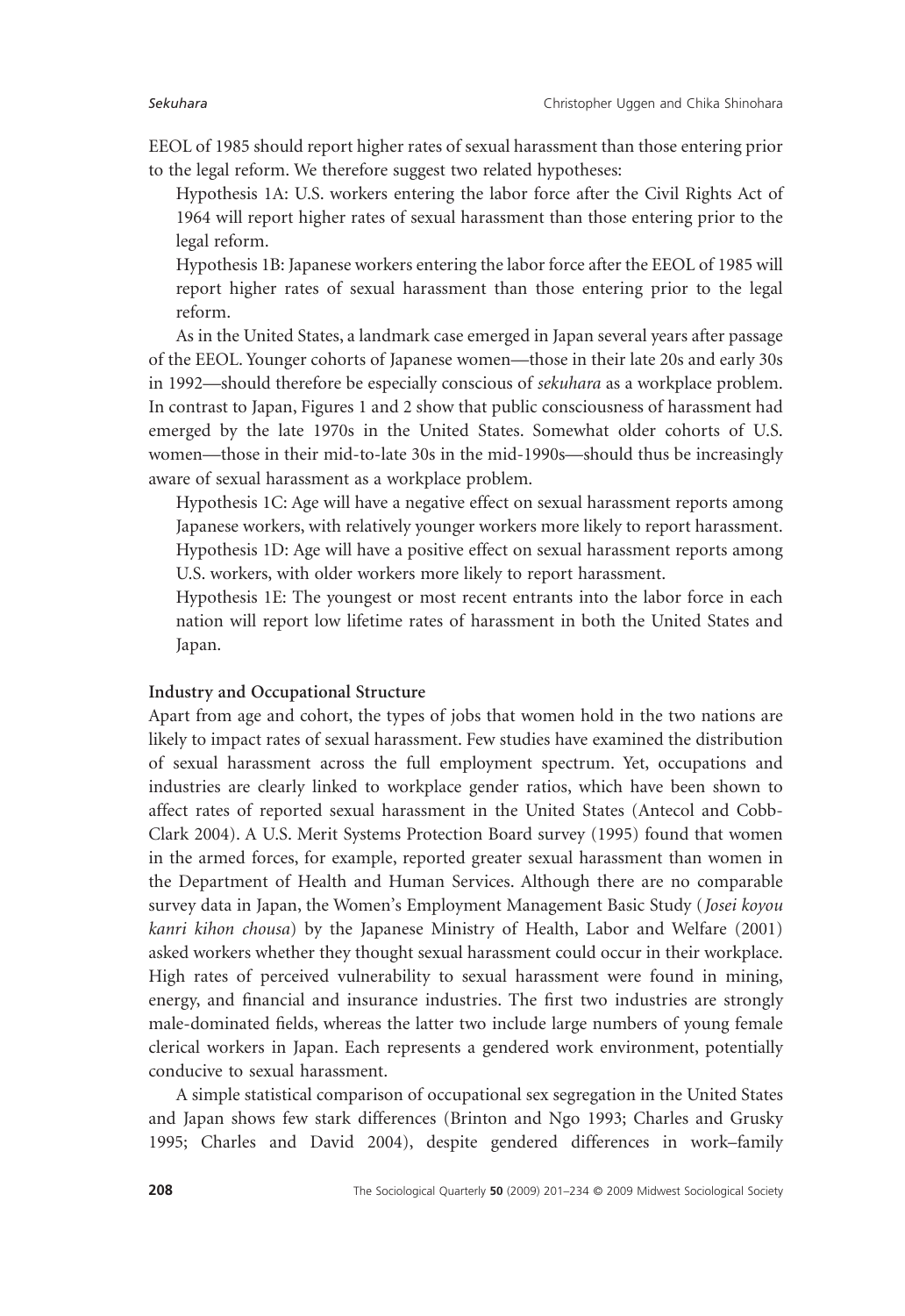relationships.Work in Japan is characterized by "lifelong" seniority employment for men (Cheng and Kalleberg 1996; Yamaguchi 2004b) and "family event–dependent" employment for women (Brinton 1993; Brinton and Ngo 1993; Chang 2000, 2004; Gottfried 2000; Charles et al. 2004). To an even greater extent than in the United States, age-graded institutional forces structure the individual life course in Japan (Brinton and Kariya 1998; Kariya and Rosenbaum 2003). In part because of family considerations, Japanese women have been less likely than U.S. women to participate in the labor force. In 2005, approximately 63 percent of Japanese women aged 30 to 34 worked outside the home, relative to about 74 percent of U.S. women in this age group (Cabinet Office of Japan 2007a).

Despite these differences, we expect harassment reports in the United States and Japan to share many common predictors. In both societies, more educated workers should have greater knowledge about sexual harassment and their legal rights as workers (Tangri, Burt, and Johnson 1982; Tsunoda 1993; Molony 1995; Strober and Chan 1999; Gelb 2000, 2003; Charles et al. 2004), which affects reports of sexual harassment (e.g., Gutek 1985; Fain and Anderton 1987; De Coster, Estes, and Mueller 1999). The U.S. Merit Systems Protection Board (1995) and National Personnel Authority of Japan (1997) both found a negative relationship between job satisfaction and harassment. Therefore, education is expected to have a positive association and job satisfaction a negative association with perceived sexual harassment in both nations. We characterize the satisfaction coefficient as an "association" because we cannot establish the temporal ordering of harassment and low job satisfaction.

Hypothesis 2A: More educated respondents will be more likely to report experiences with sexual harassment than less educated respondents in both countries.

Hypothesis 2B: More satisfied workers will be less likely to report sexual harassment than less satisfied workers in both countries.

Hypothesis 2C: There will be no significant national differences in the distribution of sexual harassment by occupation and industry.

Although the national distribution of sexual harassment by occupation and industry is expected to be similar, we anticipate one key difference based on the relationship between family status and employment status. Observed family effects could be because of differences in occupational sex segregation (Brinton 1993; Chang 2000) and work– family policy designs (Gottfried 2000; Kimoto 2000; Peng 2002a,b). Because women's family status is so closely linked to occupational sex segregation, particularly in Japan, the effects of family factors are likely to be mediated by employment and work positions.

#### **Family and Life Course**

There is some evidence that individual life course transitions affect sexual harassment experiences. In the United States, young, unmarried women appear most likely to report sexual harassment (e.g., Gutek 1985; Fain and Anderton 1987; De Coster et al. 1999), and family relationships affect the litigation choices of sexually harassed women (Morgan 1999). Moreover, we expect national differences in the effects of family measures because marriage and children have structured the work lives of Japanese women to a much greater extent than for U.S. women (Weeden 2002; Cohen and Huffman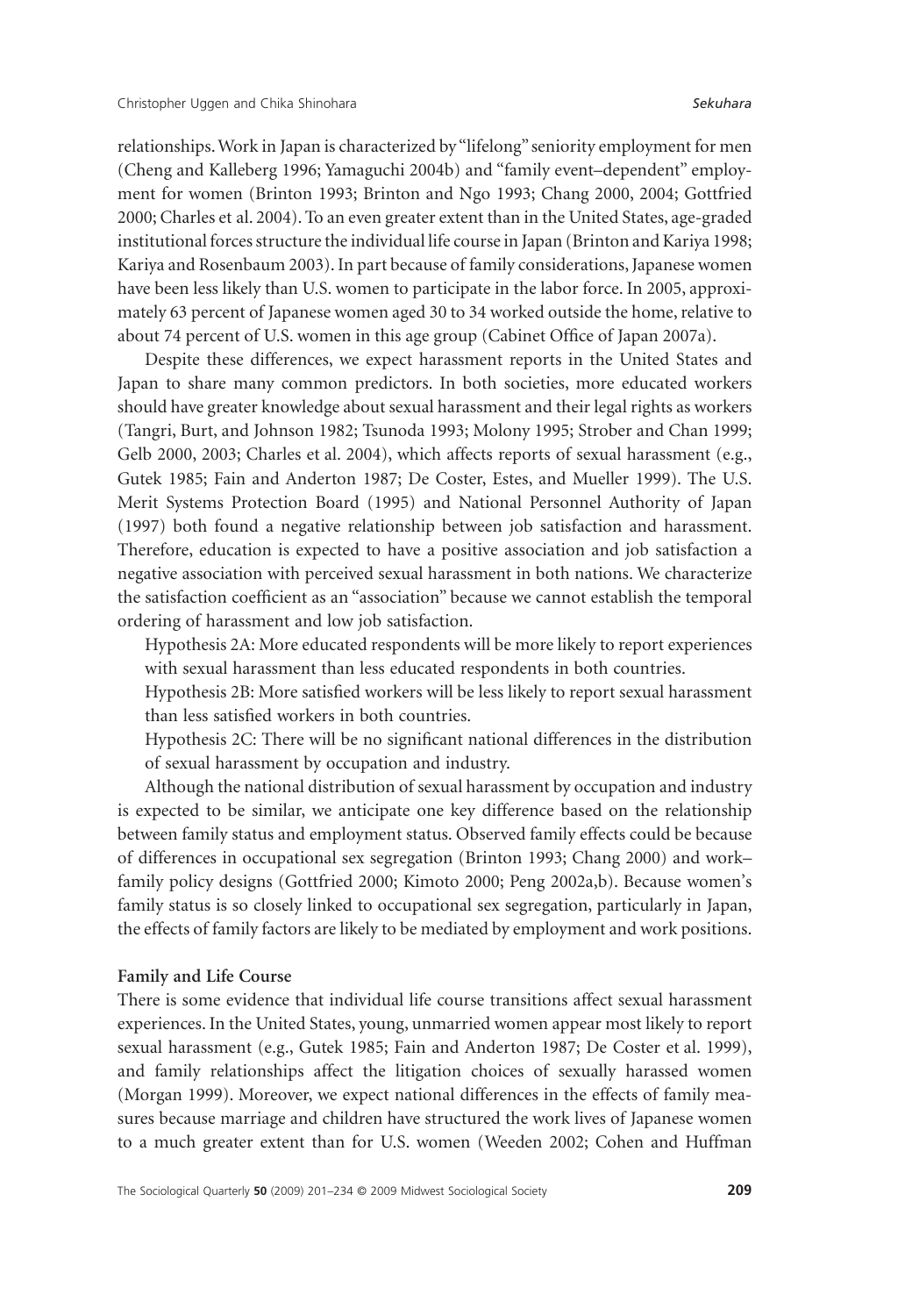2003). In Japan, most working women quit their jobs upon their first pregnancy and those who return to work after having children are mostly relegated to low-level parttime positions (see Brinton and Ngo 1993; Convention for Elimination of Discrimination against Women [CEDAW] 2003; Organisation for Economic Co-operation and Development 2005; Shirahase 2005).

Japanese family structures also differ markedly from American patterns, with later timing of marriage (25.9 years old for U.S. women versus 28.2 years old for women in Japan), lower annual rates of marriage (8.2 in the United States versus 6.1 per 1,000 in Japan) and divorce (3.9 in the United States versus 2.3 per 1,000 in Japan), and fewer children per household (2.0 in the United States versus 1.3 per woman in Japan) (U.S. Census 2005, 2006; Statistical Research and Training Institute 2005; Cabinet Office of Japan 2007b). Relative to other industrialized nations, the United States has a rather high women's labor force participation rate and a high birthrate, whereas Japan has very low labor force participation and birthrates among women of childbearing age (Cabinet Office of Japan 2005).

Importantly, for our purposes, the nexus between work and family life clearly differs between the nations (see, e.g., Brinton 1993; Inoue and Ehara 2005; Strober and Chan 1999; Chang 2000, 2004; Hisatake et al. 2000; Charles and Bradley 2002; Gelb 2003; Fujimoto 2004; Raymo and Iwasawa 2005). Although most Japanese women now return to work after their intensive childbearing years (Yamaguchi 1998, 2004a), they remain far more likely than U.S. women to leave the labor force after having children (Women's Bureau 1997; Japanese Ministry of Health, Labor and Welfare 2003). We therefore expect national differences in the effects of marriage and childbearing on sexual harassment, due in part to their differential impact on employment statuses in the United States and Japan.

Hypothesis 3A: Marriage will be a stronger negative predictor of sexual harassment in Japan than in the United States.

Hypothesis 3B: Children will be a stronger negative predictor of sexual harassment in Japan than in the United States.

### **DATA, MEASURES, AND METHODOLOGY**

#### **Data and Measures**

This investigation requires comparable data sources in the Unites States and Japan. The 1992 recruit Japanese Survey on Working Women's Consciousness (JSWWC) is the only large-scale data set on sexual harassment that sampled from a general population of Japanese working women. Because of their comparability and representativeness, we compare the JSWWC with the 1994 and 1996 U.S. National Opinion Research Center (NORC) General Social Survey (USGSS). Because the JSWWC is limited to women aged 20 to 39, our analysis includes only USGSS respondents within this age range.

Although the independent variables in the two data sources are quite comparable, the dependent variable is operationalized somewhat differently. The single USGSS sexual harassment item asks respondents whether they have ever experienced "sexual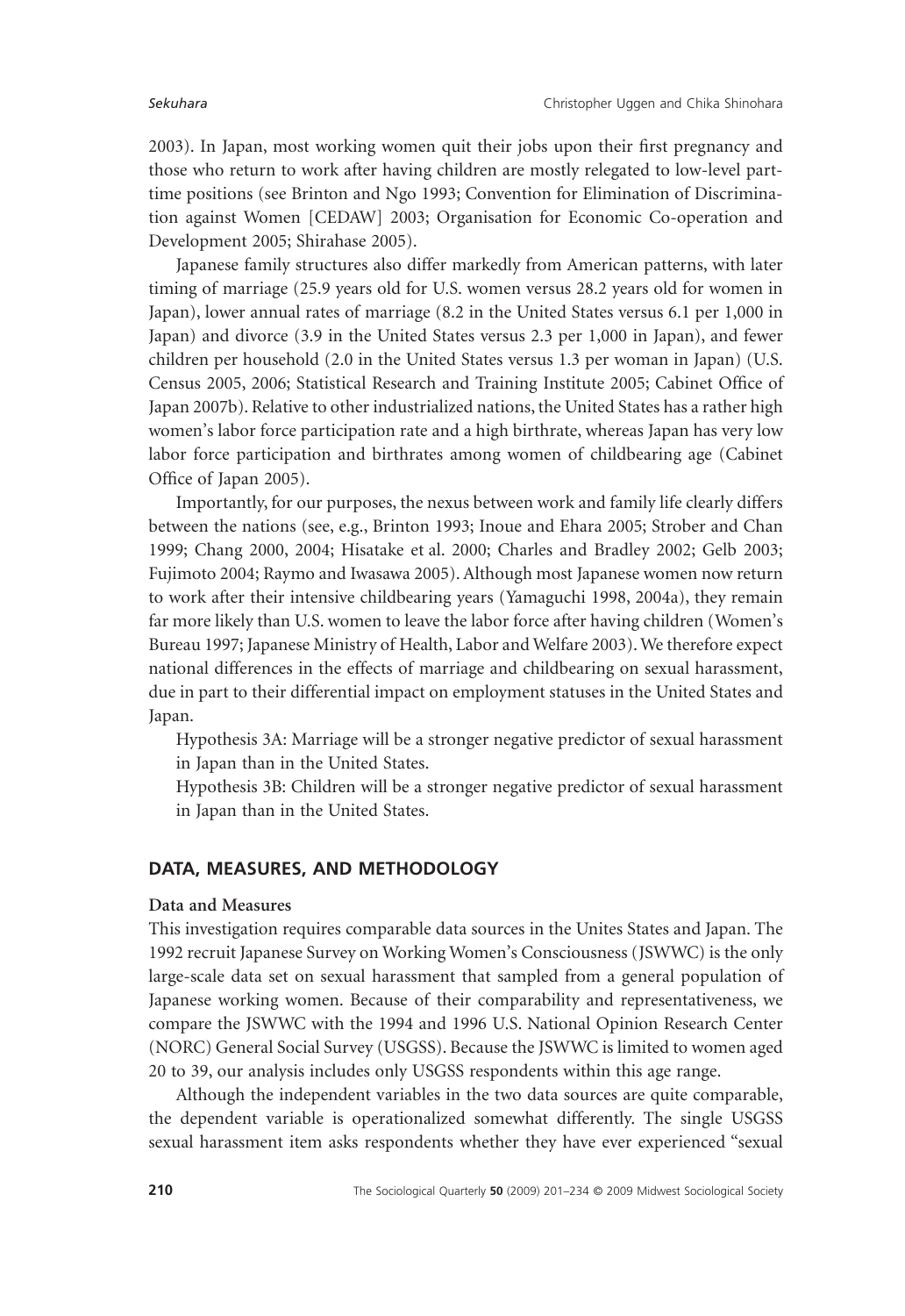advances, propositions, or unwanted sexual discussions from co-workers or supervisors . . . sometimes involving physical contact and sometimes just sexual conversations." The JSWWC indicator is a dichotomized indicator computed from separate survey responses to items such as "Has any man at work ever made you feel uncomfortable or hurt your self-esteem" by giving you "suggestive looks," "touching," or requesting an "unwelcome sexual favor."

Independent variables include age, life course characteristics (marital status, number of children, and years of education), employment characteristics (income and supervisor status) and attitudes (job satisfaction), occupation (clerical, sales, service, managerial/professional/technical, and production/other), and industry sector (manufacturing, government, retail, finance/insurance/real estate, and other service). We reorganized Japanese occupational and industry categories for comparability with U.S. sources.<sup>8</sup> Descriptive statistics and *t*-tests comparing USGSS and JSWWC variables are presented in Table 1.

### **Descriptive Statistics and Analytical Strategy**

Table 1 shows similar rates of reported sexual harassment in the United States and Japan. In both countries, about 50 percent of women in their 20s and 30s report experiencing sexual harassment. Although overall harassment levels are similar, some respondent characteristics differ between the American and Japanese samples. For example, the Japanese sample is slightly younger (30.7 in the United States versus 28.2 in Japan) and U.S. respondents are more likely to be married (48 percent versus 42 percent) and have more children. U.S. women are also more likely to work in sales or management positions, whereas their Japanese counterparts are most likely to work in clerical or administrative support occupations. Although the urban sample of Japanese women reports higher income levels than their U.S. counterparts (\$14,700 in the United States versus \$16,600 in Japan), they are much less likely to work in supervisory or full-time positions, and they report lower job satisfaction. Japanese respondents are also more likely to work in manufacturing positions, whereas more American respondents work in the retail industry.<sup>9</sup> In both countries, the modal industry is the service sector.

After presenting simple *t*-tests for national differences by industry and occupation, we estimate logistic regression equations to show the effects of age, life course status, employment characteristics, and job satisfaction. We first consider each country separately before pooling the data to test for national differences using cross-product interaction terms. In addition to our quantitative analysis, the second author also conducted a series of personal interviews with sexual harassment experts in Japan. These include lawyers Hiroko Hayashi and Ikuko Tsujimoto (interviewed on February 20, 2006), who participated in the early *Fukuoka case* in Japan, Professors Yumiko Ehara (interviewed on February 12, 2006), Hiroko Hashimoto (interviewed on March 18, 2006), Hiroko Hirose (interviewed on February 14, 2006), Haruhiko Kanegae (interviewed on February 21, 2006), Kazue Muta (interviewed on March 14, 2006), and Chizuko Ueno (interviewed on February 22, 2006). We use these interviews to help clarify details about legal changes and the social context surrounding influential cases.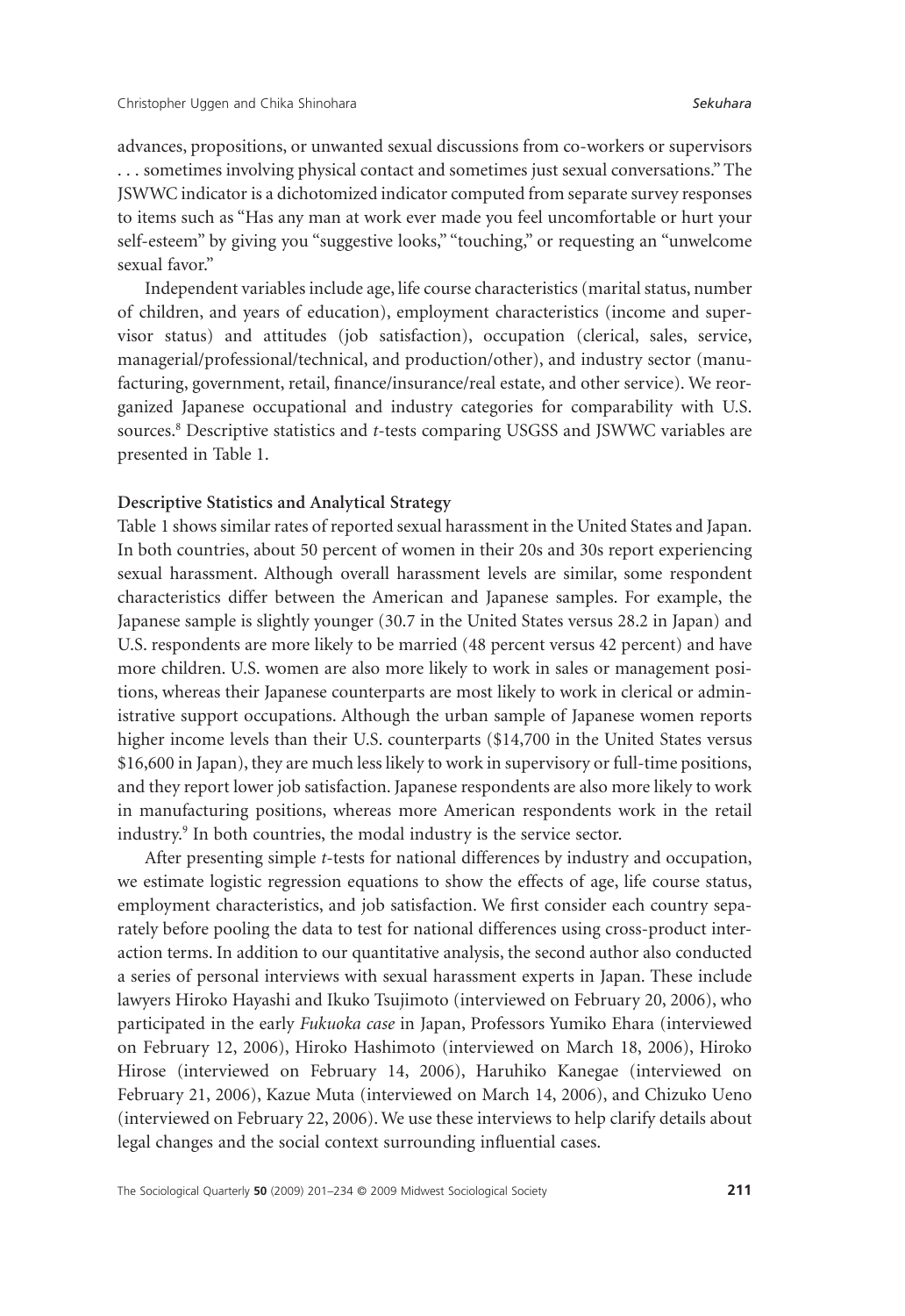| 50.64 percent<br>42.00 percent<br>6.61 percent<br>23.82 percent<br>(7.31)<br>(0.99)<br>(1.42)<br>(6.05)<br>13.20<br>$0.67$<br>16.59<br>28.23<br>48.91 percent<br>48.29 percent<br>22.90 percent<br>13.71 percent<br>(6.84)<br>(5.44)<br>(2.06)<br>(1.33)<br>1.37<br>14.65<br>30.69<br>13.41 | 1-6 in number of children<br>In years, top coded at 16<br>$1 = Yes$ , $0 = No$<br>$1 = Yes, 0 = No$<br>In years |
|---------------------------------------------------------------------------------------------------------------------------------------------------------------------------------------------------------------------------------------------------------------------------------------------|-----------------------------------------------------------------------------------------------------------------|
|                                                                                                                                                                                                                                                                                             |                                                                                                                 |
|                                                                                                                                                                                                                                                                                             |                                                                                                                 |
|                                                                                                                                                                                                                                                                                             |                                                                                                                 |
|                                                                                                                                                                                                                                                                                             |                                                                                                                 |
|                                                                                                                                                                                                                                                                                             |                                                                                                                 |
|                                                                                                                                                                                                                                                                                             |                                                                                                                 |
|                                                                                                                                                                                                                                                                                             |                                                                                                                 |
|                                                                                                                                                                                                                                                                                             |                                                                                                                 |
|                                                                                                                                                                                                                                                                                             |                                                                                                                 |
|                                                                                                                                                                                                                                                                                             |                                                                                                                 |
|                                                                                                                                                                                                                                                                                             |                                                                                                                 |
|                                                                                                                                                                                                                                                                                             | In $1,000 s$ (U.S. \$)                                                                                          |
|                                                                                                                                                                                                                                                                                             |                                                                                                                 |
|                                                                                                                                                                                                                                                                                             | $=$ Yes, $0 =$ No                                                                                               |
|                                                                                                                                                                                                                                                                                             | $1 = Yes, 0 = No$                                                                                               |
|                                                                                                                                                                                                                                                                                             |                                                                                                                 |
| 44.94 percent<br>24.14 percent                                                                                                                                                                                                                                                              | $= Yes, 0 = No$                                                                                                 |
| 5.63 percent                                                                                                                                                                                                                                                                                | $Yes, 0 = No$                                                                                                   |
| percent<br>21.70                                                                                                                                                                                                                                                                            | $Yes, 0 = No$                                                                                                   |
| percent<br>18.50                                                                                                                                                                                                                                                                            | $=$ Yes, $0 =$ No                                                                                               |
| percent<br>9.22<br>percent<br>$9.19 -$                                                                                                                                                                                                                                                      | $\overline{a}$<br>$Yes, 0 =$<br>$\mathbf{  }$                                                                   |
|                                                                                                                                                                                                                                                                                             |                                                                                                                 |
| 27.78 percent                                                                                                                                                                                                                                                                               | $\frac{1}{2}$<br>$Yes, 0 =$                                                                                     |
|                                                                                                                                                                                                                                                                                             | $=$ Yes, $0 =$ No                                                                                               |
|                                                                                                                                                                                                                                                                                             | $Yes, 0 = No$                                                                                                   |
| 23.56 percent                                                                                                                                                                                                                                                                               | $Yes, 0 = No$                                                                                                   |
| 38.03                                                                                                                                                                                                                                                                                       | $=$ Yes, $0 =$ No                                                                                               |
|                                                                                                                                                                                                                                                                                             |                                                                                                                 |
| 3.17                                                                                                                                                                                                                                                                                        | $1 =$ Less satisfied                                                                                            |
| (0.83)<br>(0.85)                                                                                                                                                                                                                                                                            | $4 = Most satisfied$                                                                                            |
| $N = 1,557 - 1,562$<br>$N = 642$                                                                                                                                                                                                                                                            |                                                                                                                 |
| 13.86 percent<br>$20.25$ percent<br>32.24 percent<br>12.77 percent<br>5.14 percent<br>22.90 percent<br>18.85 percent<br>34.89 percent                                                                                                                                                       | 6.59 percent<br>3.71 percent<br>percent<br>2.78                                                                 |

**212** The Sociological Quarterly **50** (2009) 201–234 © 2009 Midwest Sociological Society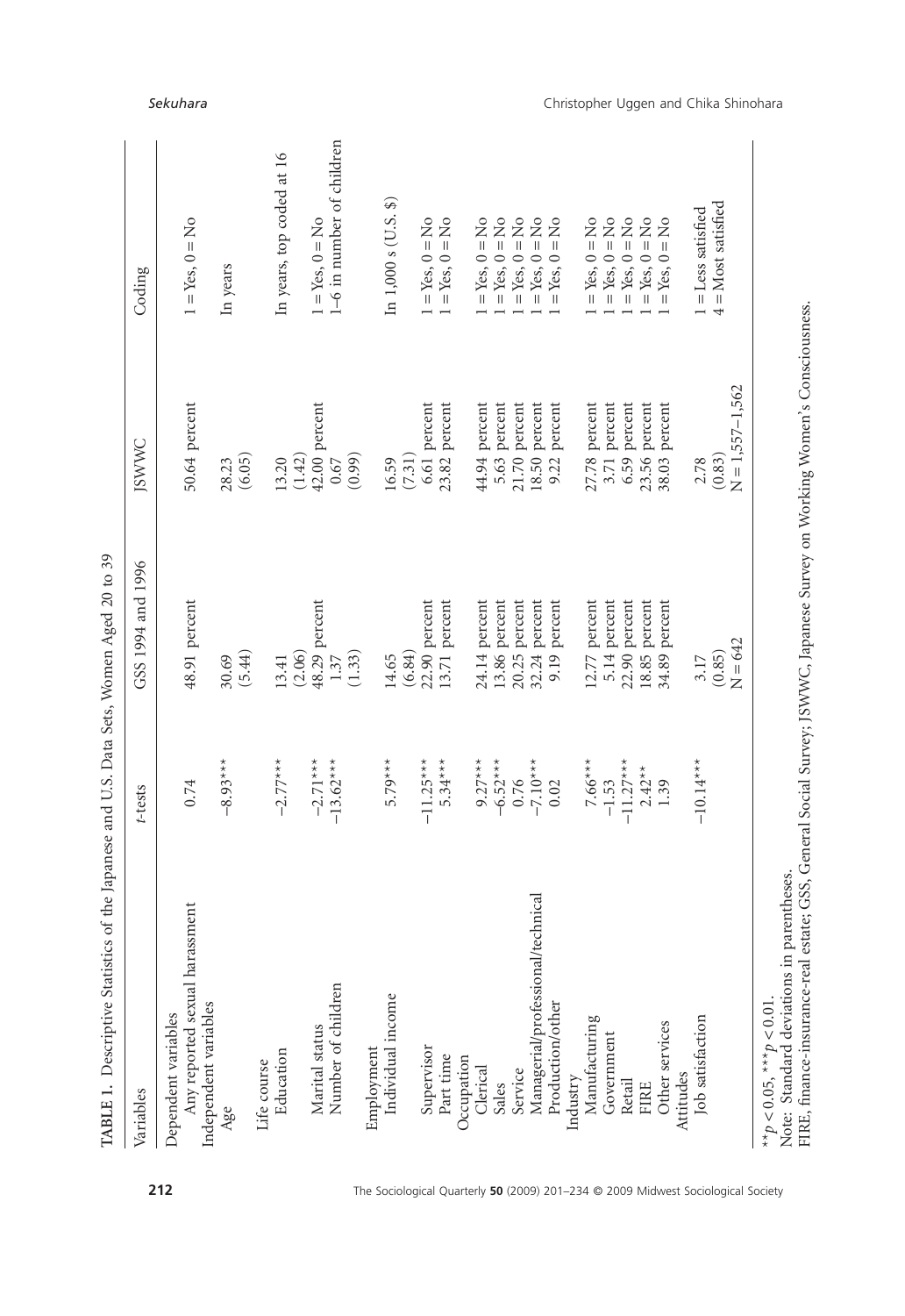### **RESULTS**

### **Distribution by Occupation and Industry**

Figure 3 shows the occupational distribution of harassment experiences in the United States and Japan. On the whole, we find greater variation across occupations than across nations and greater occupational variation in sexual harassment in Japan  $(p < 0.001)$ than in the United States ( $p = 0.28$ ).<sup>10</sup> Clerical workers in both nations report high rates of sexual harassment (52 percent for the United Sates, 58 percent for Japan). This is noteworthy because of the concentration of clerical workers in our Japanese sample and the sex-typed nature of the work. The only significant occupational difference between nations is found in service work. U.S. service workers report a higher prevalence of harassment than their Japanese counterparts (51 percent versus 43 percent, *p* < 0.01). A somewhat higher proportion of Japanese saleswomen report sexual harassment in these data, although there is insufficient statistical power to detect a significant difference. In sum, we see only moderate differences across occupations, with U.S. production workers and Japanese clerical workers reporting high rates of sexual harassment.

Figure 4 compares the distribution of harassment experiences by industry. We find significant industry differences within each nation  $(p < 0.01$  in the United States,  $p < 0.001$  in Japan), but again, observe little difference between nations. Sexual harassment is clearly most prevalent in the manufacturing sector (59 percent for the United States, 60 percent for Japan). In contrast, women in government work report



**FIGURE 3.** Sexual Harassment by Occupation (*p* < 0.001 in Japan; *p* = 0.28 in United States). GSS, General Social Survey; JSWWC, Japanese Survey on Working Women's Consciousness.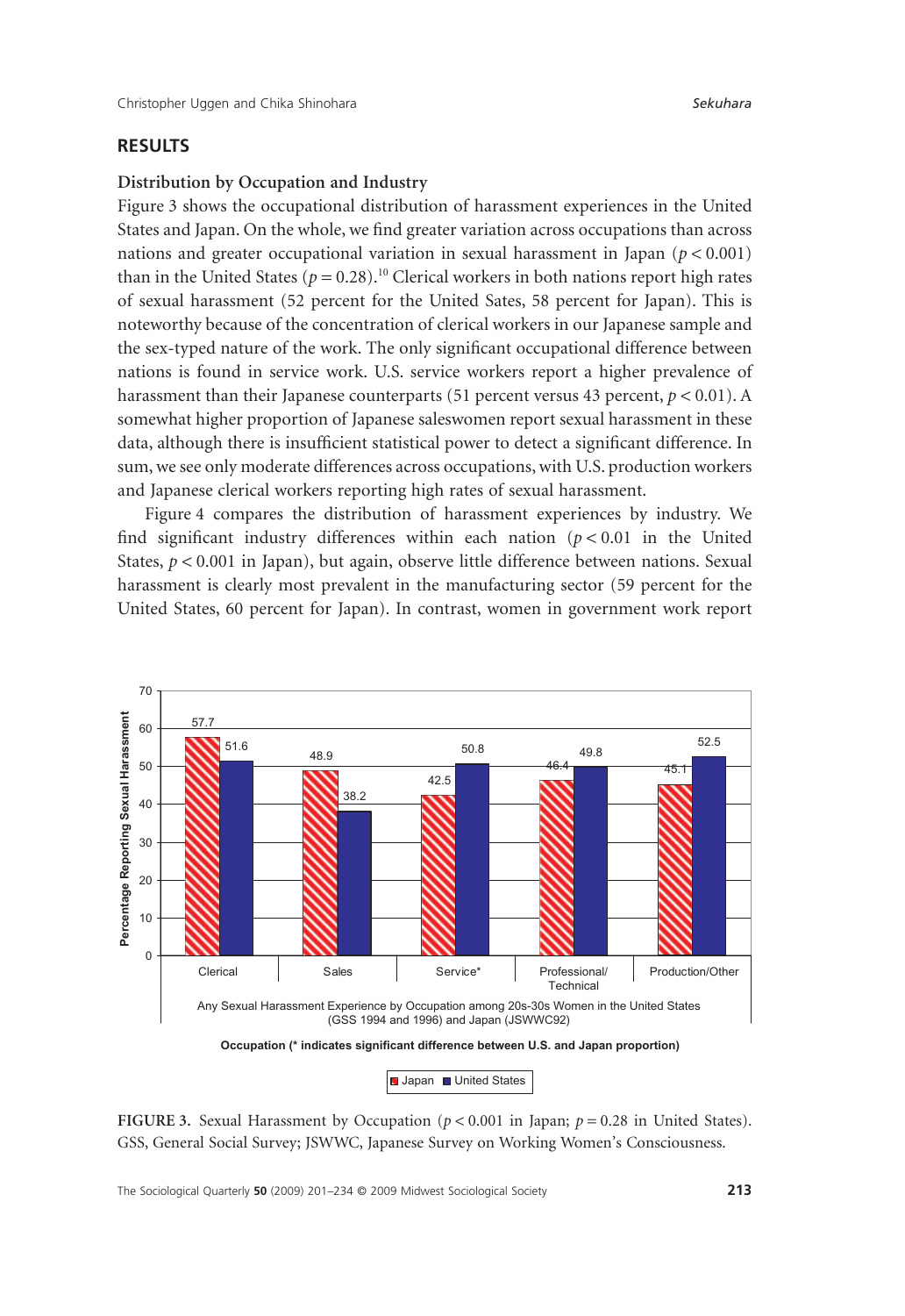

**FIGURE 4.** Sexual Harassment by Industry (*p* < 0.001 in Japan; *p* < 0.01 in United States). GSS, General Social Survey; JSWWC, Japanese Survey on Working Women's Consciousness.

significantly lower rates (49 percent for the United States, 43 percent for Japan). While it is plausible that industry differences in unionization affect harassment reports, we find little direct evidence in these data to suggest that this is the case. For example, both manufacturing and government workers are highly unionized in both nations (Japanese Ministry of Health, Labor and Welfare 2005; U.S. Department of Labor 2005), yet harassment rates are high in manufacturing but low in the government sector.

#### **Predictors of Harassment by Nation**

Table 2 shows logistic regression estimates for models predicting self-reported sexual harassment among American and Japanese women in their 20s and 30s. As hypothesized in Hypothesis 1C and Hypothesis 1D, model 1 shows that relatively younger women in Japan and relatively older women in the United States are more likely to report sexual harassment. Models treating age as a categorical rather than a continuous variable show the same pattern of results (not shown, available from authors). Since our dependent variable records whether respondents have *ever* been the target of sexual harassment, the negative coefficient for Japan is striking. Although the youngest workers in each country have generally had the least exposure time in the workplace, they report the *highest* lifetime rates of harassment in Japan.

When we add the life course variables of education, marriage, and children into model 2, women with more children reported less harassment in both countries. The age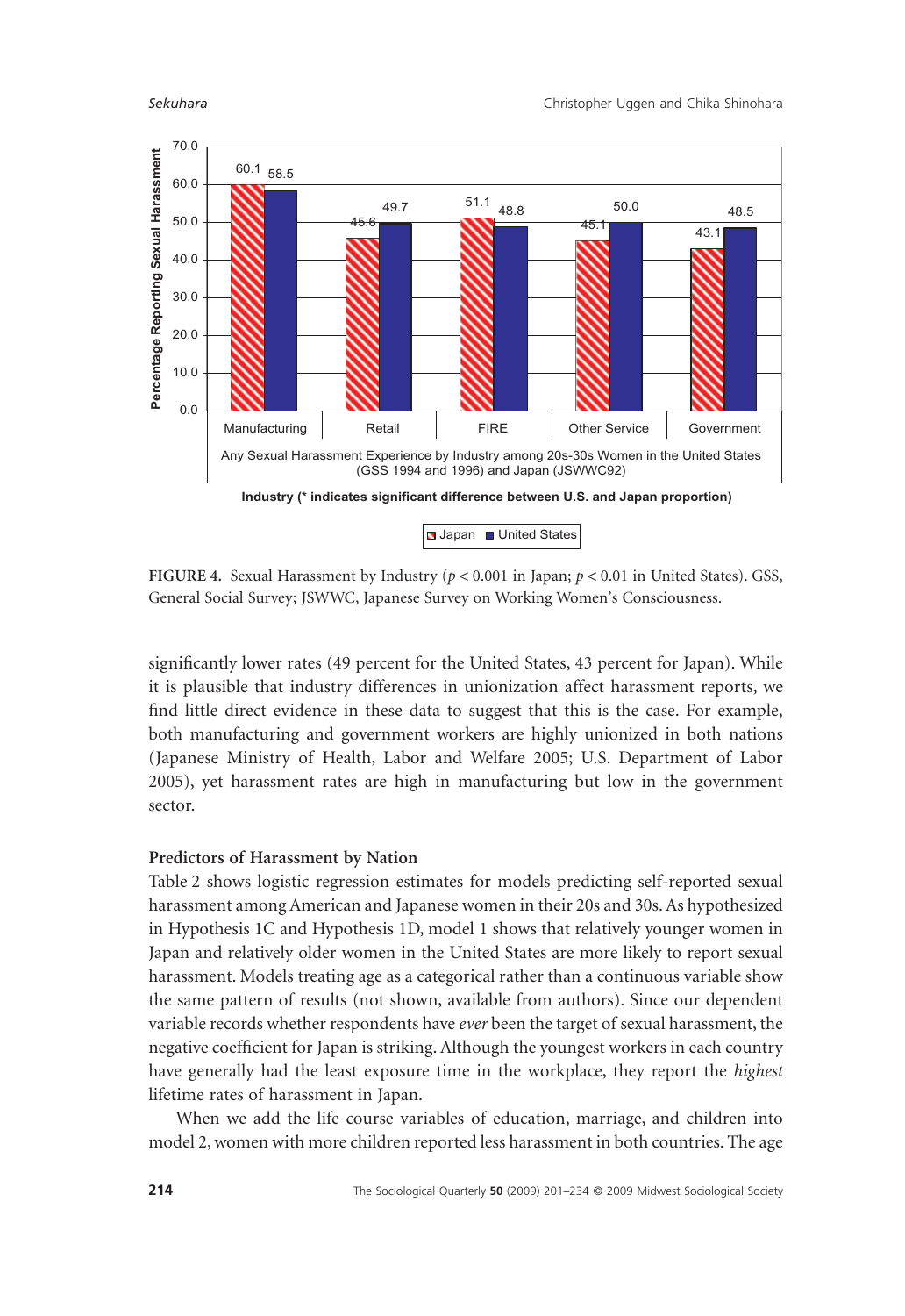|                          | Model 1       |         | Model 2               |                       | Model 3       |                                                                       |
|--------------------------|---------------|---------|-----------------------|-----------------------|---------------|-----------------------------------------------------------------------|
|                          | United States | Japan   | United States         | Japan                 | United States | Japan                                                                 |
|                          |               |         | B(SE)                 |                       |               |                                                                       |
| Age                      | $0.055***$    | $+**$   | $0.071***$            | 0.003                 | $0.066***$    | $-0.013$                                                              |
|                          | (0.015)       | (0.009) | (0.017)               | (0.013)               | (0.018)       | (0.013)                                                               |
| Life course              |               |         |                       |                       |               |                                                                       |
| Education                |               |         | 0.039                 | $-0.017$              | 0.048         | $-0.023$                                                              |
|                          |               |         | $(0.042)$<br>-0.103   |                       | (0.049)       |                                                                       |
| Married                  |               |         |                       | $(0.037)$<br>-0.342** | $-0.102$      |                                                                       |
|                          |               |         | $(0.167)$<br>-0.154** | (0.163)               | (0.176)       | $\begin{array}{c} (0.041) \\ -0.117 \\ (0.171) \\ -0.083 \end{array}$ |
| Number of children       |               |         |                       | $-0.266$ **           | $-0.098$      |                                                                       |
|                          |               |         | (0.071)               | (0.087)               | (0.075)       | (0.092)                                                               |
| Employment               |               |         |                       |                       |               |                                                                       |
| Income                   |               |         |                       |                       | 0.019         | $0.058***$                                                            |
|                          |               |         |                       |                       | (0.014)       | (0.009)                                                               |
| Supervisor               |               |         |                       |                       | 0.312         | 0.202                                                                 |
|                          |               |         |                       |                       | (0.221)       | (0.222)                                                               |
| Occupation (v. clerical) |               |         |                       |                       |               |                                                                       |
| Sales                    |               |         |                       |                       | $-0.833**$    | $-0.167$                                                              |
|                          |               |         |                       |                       | (0.315)       | (0.242)                                                               |
| Service                  |               |         |                       |                       | 0.114         | $-0.081$                                                              |
|                          |               |         |                       |                       | (0.259)       | (0.162)                                                               |

Christopher Uggen and Chika Shinohara *Sekuhara*

The Sociological Quarterly **50** (2009) 201–234 © 2009 Midwest Sociological Society **215**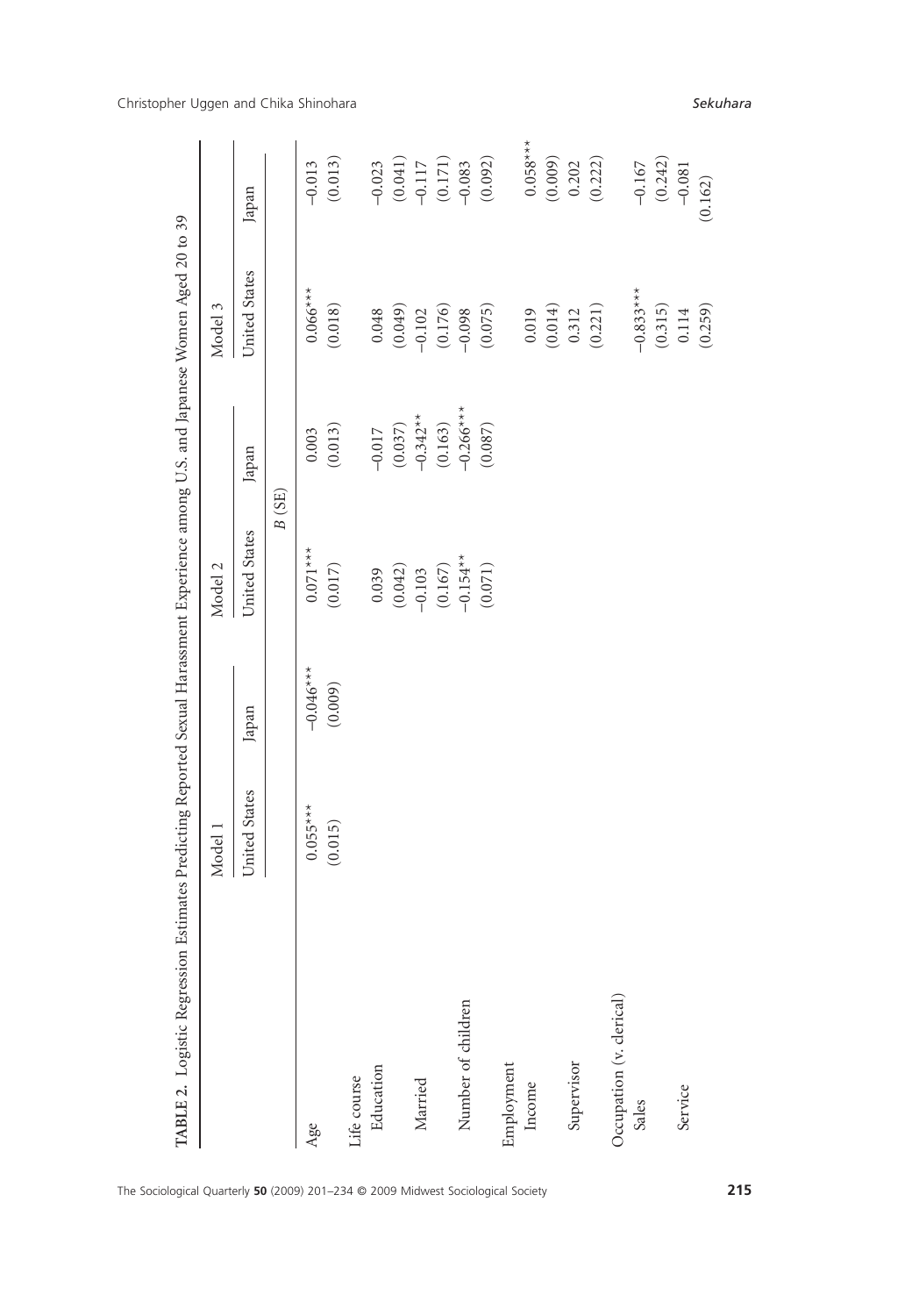|                                                                                         | Model 1       |            | Model 2       |           | Model 3       |             |
|-----------------------------------------------------------------------------------------|---------------|------------|---------------|-----------|---------------|-------------|
|                                                                                         | United States | Japan      | United States | Japan     | United States | Japan       |
|                                                                                         |               |            | B(SE)         |           |               |             |
| Managerial/professional/technical                                                       |               |            |               |           | 0.103         | $-0.208$    |
|                                                                                         |               |            |               |           | (0.235)       | (0.164)     |
| Production/other                                                                        |               |            |               |           | $-0.265$      | $-0.099$    |
|                                                                                         |               |            |               |           | (0.383)       | (0.205)     |
| Industry (vs. government)                                                               |               |            |               |           |               |             |
| Manufacturing                                                                           |               |            |               |           | $1.029**$     | $0.778***$  |
|                                                                                         |               |            |               |           | (0.412)       | (0.288)     |
| Retail                                                                                  |               |            |               |           | $1.044***$    | 0.536       |
|                                                                                         |               |            |               |           | (0.363)       | (0.357)     |
| <b>FIRE</b>                                                                             |               |            |               |           | 0.544         | 0.333       |
|                                                                                         |               |            |               |           | (0.346)       | (0.294)     |
| Other services                                                                          |               |            |               |           | 0.480         | 0.286       |
|                                                                                         |               |            |               |           | (0.315)       | (0.286)     |
| Attitudes                                                                               |               |            |               |           |               |             |
| Job satisfaction                                                                        |               |            |               |           | $-0.059$      | $-0.254***$ |
|                                                                                         |               |            |               |           | (0.104)       | (0.069)     |
| Constant                                                                                | $-1.744***$   | $1.311***$ | $-2.490***$   | 0.474     | $-3.133***$   | $-0.141$    |
|                                                                                         | (.463)        | (0.245)    | (694)         | (0.551)   | $(0.871)$     | (0.650)     |
| Observations                                                                            | 642           | 1,562      | 641           | 1,556     | 591           | 1,551       |
| -2 log-likelihood                                                                       | 875.4         | 2,136.0    | 864.5         | $2,100.7$ | 837.3         | 2,006.5     |
| Chi-square                                                                              | $14.2***$     | $29.2***$  | $23.8***$     | $56.2***$ | $50.9***$     | $146.3***$  |
| FIRE, finance-insurance-real estate; SE, standard error.<br>$* p < 0.05, * * p < 0.01.$ |               |            |               |           |               |             |

# *Sekuhara* Christopher Uggen and Chika Shinohara

**TABLE 2.** *Continued*

TABLE 2. Continued

**216** The Sociological Quarterly **50** (2009) 201–234 © 2009 Midwest Sociological Society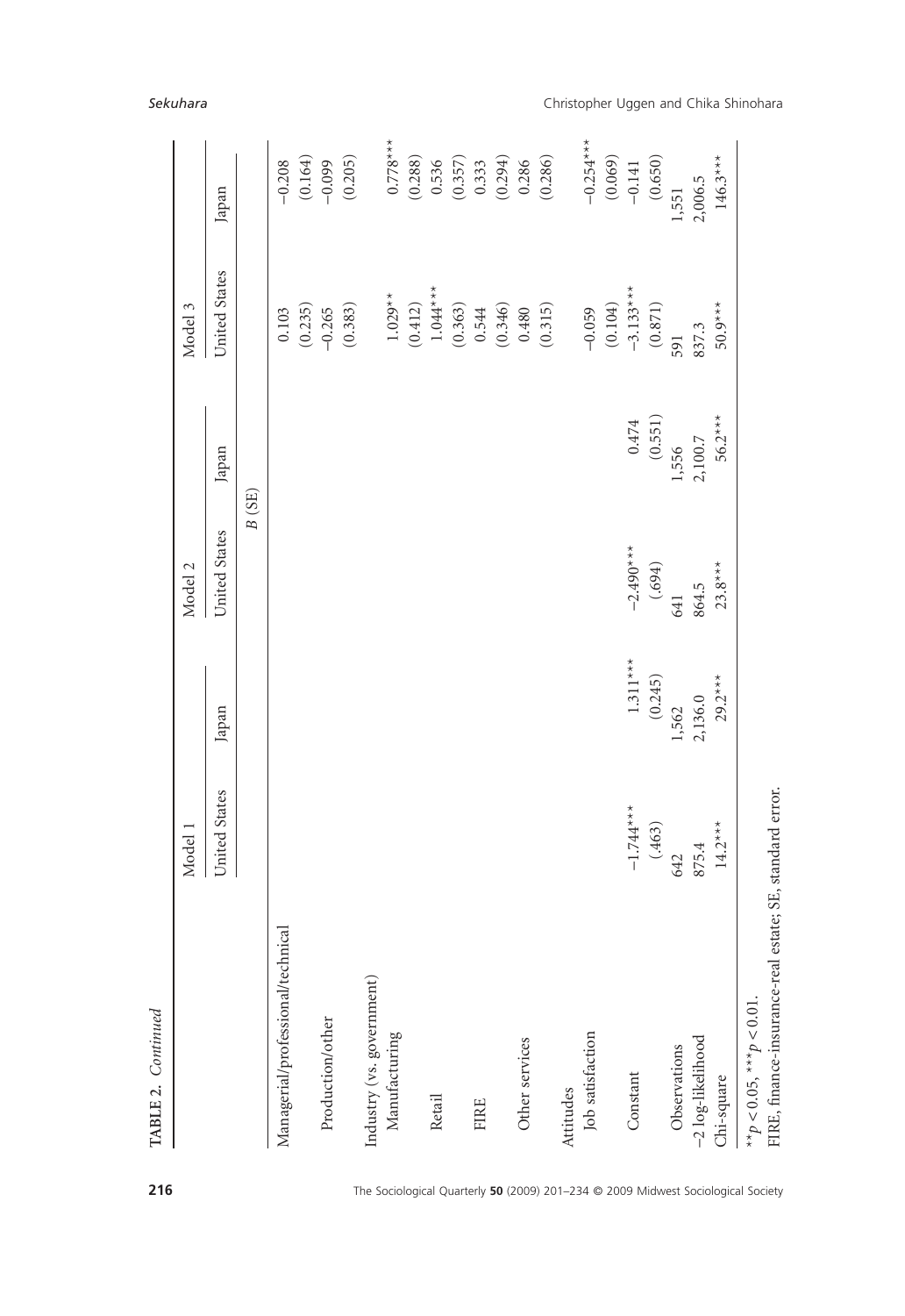effect remains in the U.S. model, but is largely mediated by family factors in Japan. Model 3, which includes employment-related variables, shows that Japanese and U.S. women working in the manufacturing industry and U.S. women in the retail industry reported higher rates of sexual harassment relative to government workers. The industry variables significantly improve the overall fit of models in both nations ( $p < 0.05$ ), but the occupation variables do not  $(p > 0.10)$ .

In the United States, we observe little effect of other employment conditions, such as income, occupational status, and job satisfaction. Contrary to the U.S. findings and our Hypothesis 2A and Hypothesis 2B, employment conditions are more strongly predictive in Japan. In model 3, age and life course events are no longer statistically significant, but income and job satisfaction are strongly predictive. Age and family effects are reduced, in part, because they are closely associated with occupation. For example, the youngest Japanese workers tend to be concentrated in clerical work, which has the highest rate of sexual harassment. The effects of some employment conditions thus appear stronger in magnitude in Japan than in the United States.<sup>11</sup>

Although Table 2 suggests some intriguing differences between the nations, it does not provide a statistical test for these differences. The results in Table 3 pool data from the two nations and fit interaction models to provide such tests. We estimated a series of logistic regression equations, modeling the effect of Japan and the interactions between Japan and each of the individually significant age, income, and job satisfaction variables. Model 1 is an additive model, showing significant positive age effects and negative effects of marital status and number of children. Net of these factors, the likelihood of sexual harassment does not differ significantly in the United States and Japan, as shown by the nonsignificant Japan effect in model 1.

Model 2 presents the full additive model, showing that income ( $p < 0.05$ ) and supervisory status ( $p < 0.10$ ) both increase the likelihood of experiencing sexual harassment, whereas sales and government work reduce this likelihood. In contrast to model 1, however, this model also shows that Japanese women are significantly *less* likely than American women to experience sexual harassment once work and family factors are statistically controlled. The concentration of Japanese women in high-harassment settings such as clerical occupations and the manufacturing industry is partially responsible for the changes in the Japan coefficient between models 1 and 2. Model 2 suggests that if Japanese women worked in the same occupations and industries as American women, their probability of harassment would be significantly lower than that observed for similarly situated American workers. We also conducted a shift-share analysis (Perloff et al. 1960; Krumme 1969, 2005), reallocating Japanese workers to reflect the U.S. occupational distribution. These models suggest that the overall sexual harassment rate would have been only 48 percent in Japan rather than the observed 51 percent if Japanese women had been distributed across occupations in the same way as U.S. women.

The final model is similar to model 2, but also includes statistically significant interaction terms. Model 3 indicates that age has a positive effect on sexual harassment in the United States and a negative effect in Japan, consistent with Hypothesis 1C and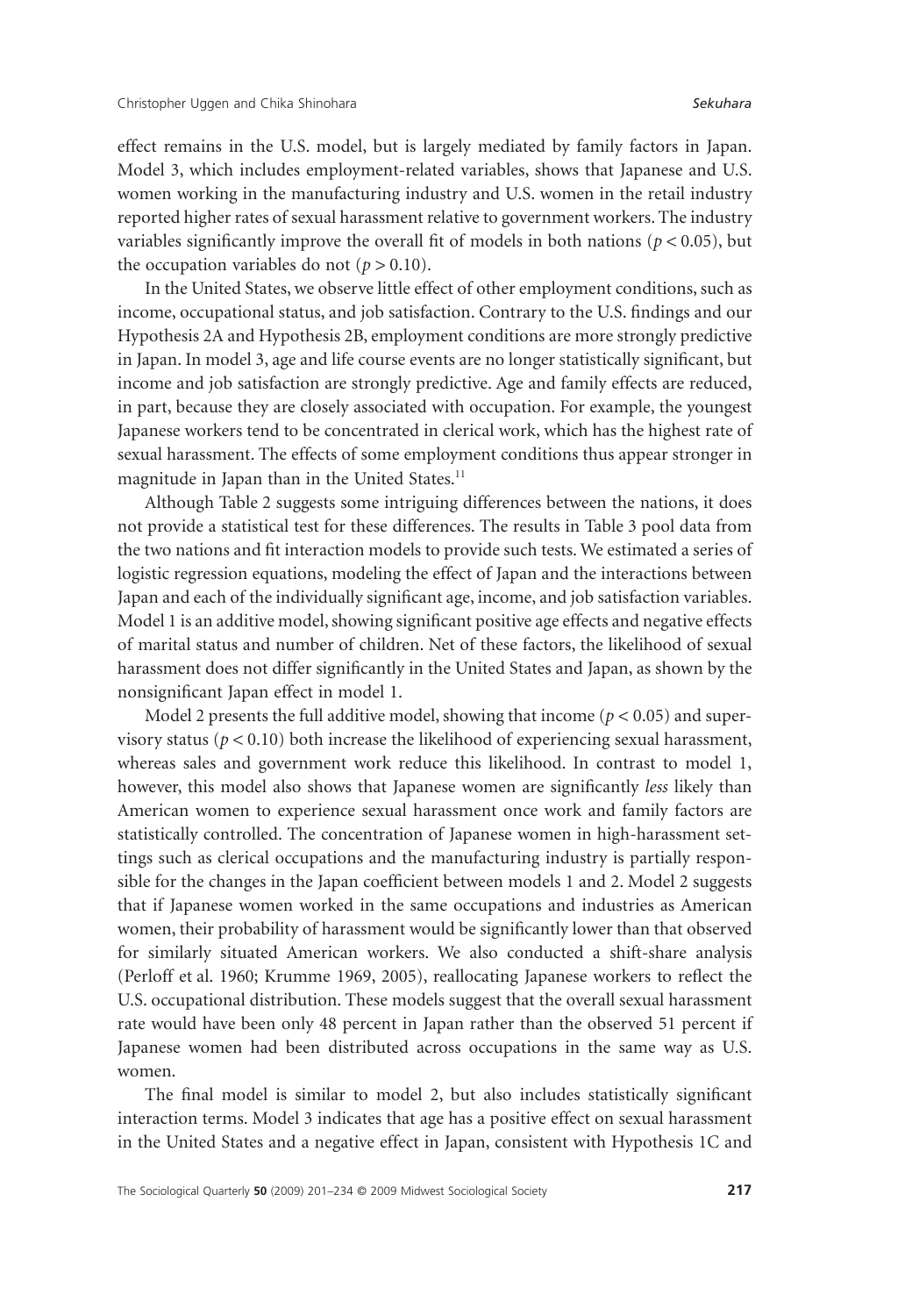| TABLE 3. Logistic Regression Estimates from Pooled Models of Sexual Harassment for Women Aged 20 to 39 |                                    |       |                                    |         |                                     |       |
|--------------------------------------------------------------------------------------------------------|------------------------------------|-------|------------------------------------|---------|-------------------------------------|-------|
|                                                                                                        | with Japan dummy<br>Pooled model 1 |       | with Japan dummy<br>Pooled model 2 |         | with interactions<br>Pooled model 3 |       |
|                                                                                                        | B(SE)                              | Odds  | $B$ (SE)                           | Odds    | B(SE)                               | Odds  |
| Age                                                                                                    | $0.019**$                          | 1.020 | $0.007\,$                          | $1.007$ | $0.063***$                          | 1.065 |
|                                                                                                        | (0.010)                            |       | (0.010)                            |         | (0.017)                             |       |
| Education<br>Life course                                                                               | 0.011                              | 1.011 | 0.005                              | 1.005   | $0.011$                             | 1.011 |
|                                                                                                        | (0.028)                            |       | (0.031)                            |         | (0.031)                             |       |
| Married                                                                                                | $-0.364**$                         | 0.695 | $-0.221*$                          | 0.802   | $-0.104$                            | 0.902 |
|                                                                                                        | (0.111)                            |       | (.116)                             |         | (0.120)                             |       |
| Number of children                                                                                     | $-0.213**$                         | 0.808 | $-0.079$                           | 0.924   | $-0.093$                            | 0.911 |
|                                                                                                        | (0.054)                            |       | (0.057)                            |         | (0.057)                             |       |
| Employment                                                                                             |                                    |       |                                    |         |                                     |       |
| Income                                                                                                 |                                    |       | $0.051***$                         | 1.052   | 0.019                               | 1.019 |
|                                                                                                        |                                    |       | (0.007)                            |         | (0.013)                             |       |
| Supervisor                                                                                             |                                    |       | $0.275*$                           | 1.317   | $0.261*$                            | 1.298 |
|                                                                                                        |                                    |       | (0.156)                            |         | (0.156)                             |       |
| Occupation (vs. clerical)                                                                              |                                    |       |                                    |         |                                     |       |
| Sales                                                                                                  |                                    |       | $-0.456**$                         | 0.634   | $-0.4458$                           | 0.641 |
|                                                                                                        |                                    |       | (0.183)                            |         | (0.184)                             |       |
| Service                                                                                                |                                    |       | $-0.063$                           | 0.939   | $-0.027$                            | 0.973 |
|                                                                                                        |                                    |       | (0.133)                            |         | (0.135)                             |       |
| Managerial/professional/technical                                                                      |                                    |       | $-0.193$                           | 0.824   | $-0.165$                            | 0.848 |
|                                                                                                        |                                    |       | (0.131)                            |         | (0.133)                             |       |
| Production/other                                                                                       |                                    |       | $-0.189$                           | 0.828   | $-0.152$                            | 0.859 |
|                                                                                                        |                                    |       | (0.172)                            |         | (0.174)                             |       |

*Sekuhara* Christopher Uggen and Chika Shinohara

**218** The Sociological Quarterly **50** (2009) 201–234 © 2009 Midwest Sociological Society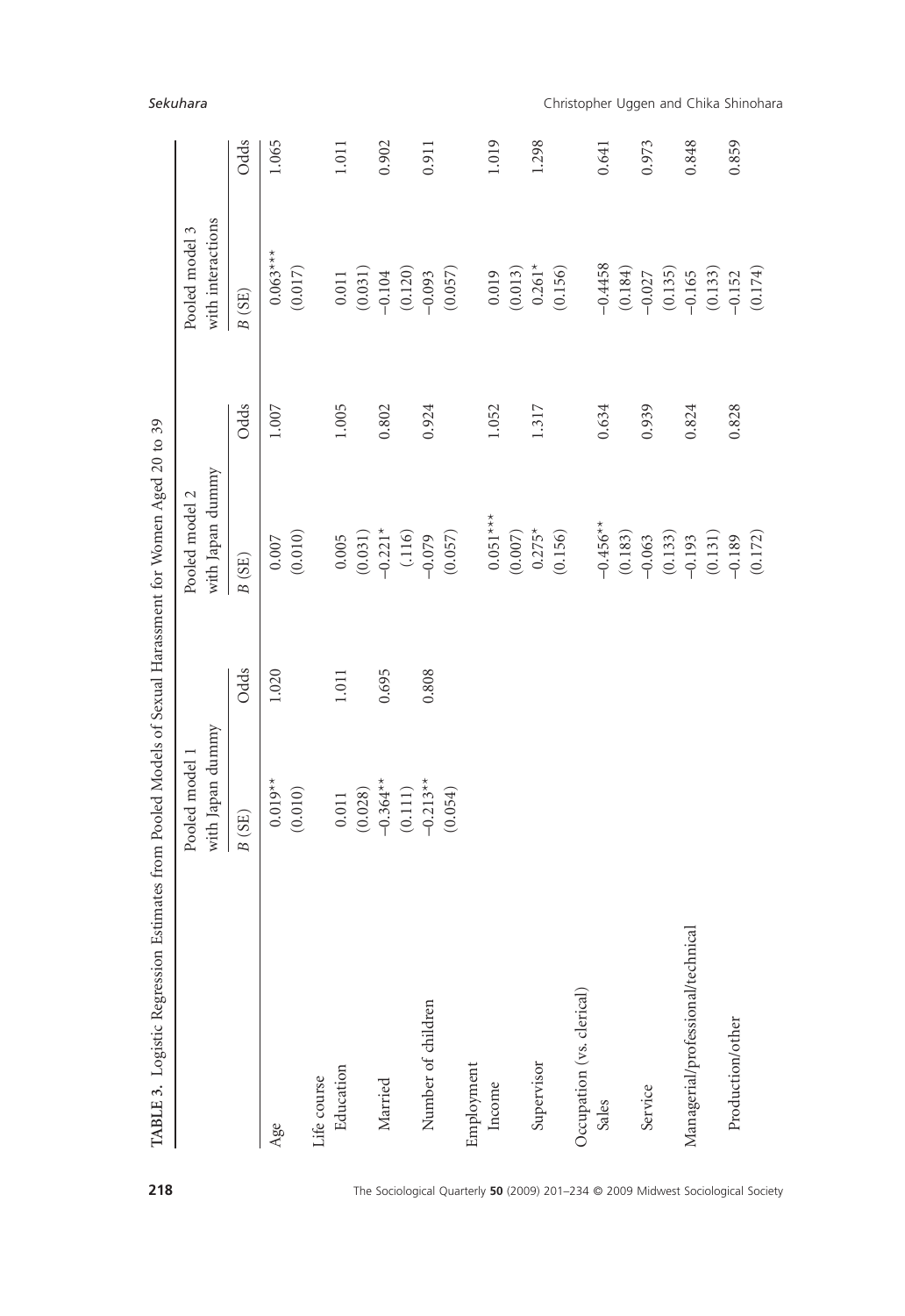| Industry (vs. government)<br>Manufacturing                                             |                                  |       |                                                                                                                                                                                                                                                                                    |       |                                                                                                                                                                                                                                                                                                                              |                                                |
|----------------------------------------------------------------------------------------|----------------------------------|-------|------------------------------------------------------------------------------------------------------------------------------------------------------------------------------------------------------------------------------------------------------------------------------------|-------|------------------------------------------------------------------------------------------------------------------------------------------------------------------------------------------------------------------------------------------------------------------------------------------------------------------------------|------------------------------------------------|
|                                                                                        |                                  |       | $0.951***$                                                                                                                                                                                                                                                                         | 2.588 |                                                                                                                                                                                                                                                                                                                              | 2.410                                          |
|                                                                                        |                                  |       |                                                                                                                                                                                                                                                                                    | 2.091 |                                                                                                                                                                                                                                                                                                                              | 2.025                                          |
|                                                                                        |                                  |       |                                                                                                                                                                                                                                                                                    | 1.685 |                                                                                                                                                                                                                                                                                                                              | 1.563                                          |
| Other services                                                                         |                                  |       | $\begin{array}{c} (0.217)\\0.738^{***}\\(0.245)\\0.522^{**}\\(0.512^{**}\\(0.218)\\0.465^{**}\\(0.405^{**}\\(0.210)\\(0.218)\\(0.3207)\\(0.407)\\(0.207)\\(0.207)\\(0.207)\\(0.207)\\(0.207)\\(0.207)\\(0.207)\\(0.207)\\(0.207)\\(0.207)\\(0.207)\\(0.207)\\(0.207)\\(0.207)\\(0$ | 1.591 | $\begin{array}{l} 0.880^{***} \\ (0.219) \\ (0.705^{***} \\ (0.247) \\ (0.247) \\ (0.446^{**} \\ (0.220) \\ (0.338^{**} \\ (0.308) \\ (0.201) \\ (0.201) \\ (0.209) \\ (0.209) \\ (0.209) \\ (0.200) \\ (0.200) \\ (0.200) \\ (0.200) \\ (0.200) \\ (0.200) \\ (0.200) \\ (0.200) \\ (0.200) \\ (0.200) \\ (0.200) \\ (0.20$ | Christopher Uggen and Chika Shinohara<br>1.474 |
| Job satisfaction                                                                       |                                  |       | $-0.204***$<br>(0.057)                                                                                                                                                                                                                                                             | 0.816 | $-0.059$<br>(0.102)                                                                                                                                                                                                                                                                                                          | 0.943                                          |
|                                                                                        |                                  |       |                                                                                                                                                                                                                                                                                    |       |                                                                                                                                                                                                                                                                                                                              |                                                |
|                                                                                        | $-0.054$ (0.101)                 | 0.948 | $-0.302**$<br>(0.140)                                                                                                                                                                                                                                                              | 0.739 |                                                                                                                                                                                                                                                                                                                              | 7,671                                          |
|                                                                                        |                                  |       |                                                                                                                                                                                                                                                                                    |       |                                                                                                                                                                                                                                                                                                                              | 0.928                                          |
| Income × Japan                                                                         |                                  |       |                                                                                                                                                                                                                                                                                    |       |                                                                                                                                                                                                                                                                                                                              | 1.038                                          |
| Job satisfaction × Japan                                                               |                                  |       |                                                                                                                                                                                                                                                                                    |       | 2.037***<br>(0.663)<br>(0.019)<br>(0.019)<br>(0.015)<br>(0.015)<br>(0.121)<br>(0.697)<br>(0.697)<br>(0.697)                                                                                                                                                                                                                  | 0.811                                          |
|                                                                                        | $-0.324$<br>(0.432)<br>2,197     | 0.723 | $-0.612$<br>(0.525)<br>2,142                                                                                                                                                                                                                                                       | 542   |                                                                                                                                                                                                                                                                                                                              | 0.091                                          |
| -2 log-likelihood<br>Observations                                                      | 2,993.9                          |       | 2,874.2                                                                                                                                                                                                                                                                            |       | 2,851.4                                                                                                                                                                                                                                                                                                                      |                                                |
| FIRE, finance-insurance-real estate;<br>* $p < 0.10$ , ** $p < 0.05$ , ** $p < 0.01$ . | $51.8***$<br>SE, standard error. |       | $167.3***$                                                                                                                                                                                                                                                                         |       | $190.2***$                                                                                                                                                                                                                                                                                                                   |                                                |

The Sociological Quarterly **50** (2009) 201–234 © 2009 Midwest Sociological Society **219**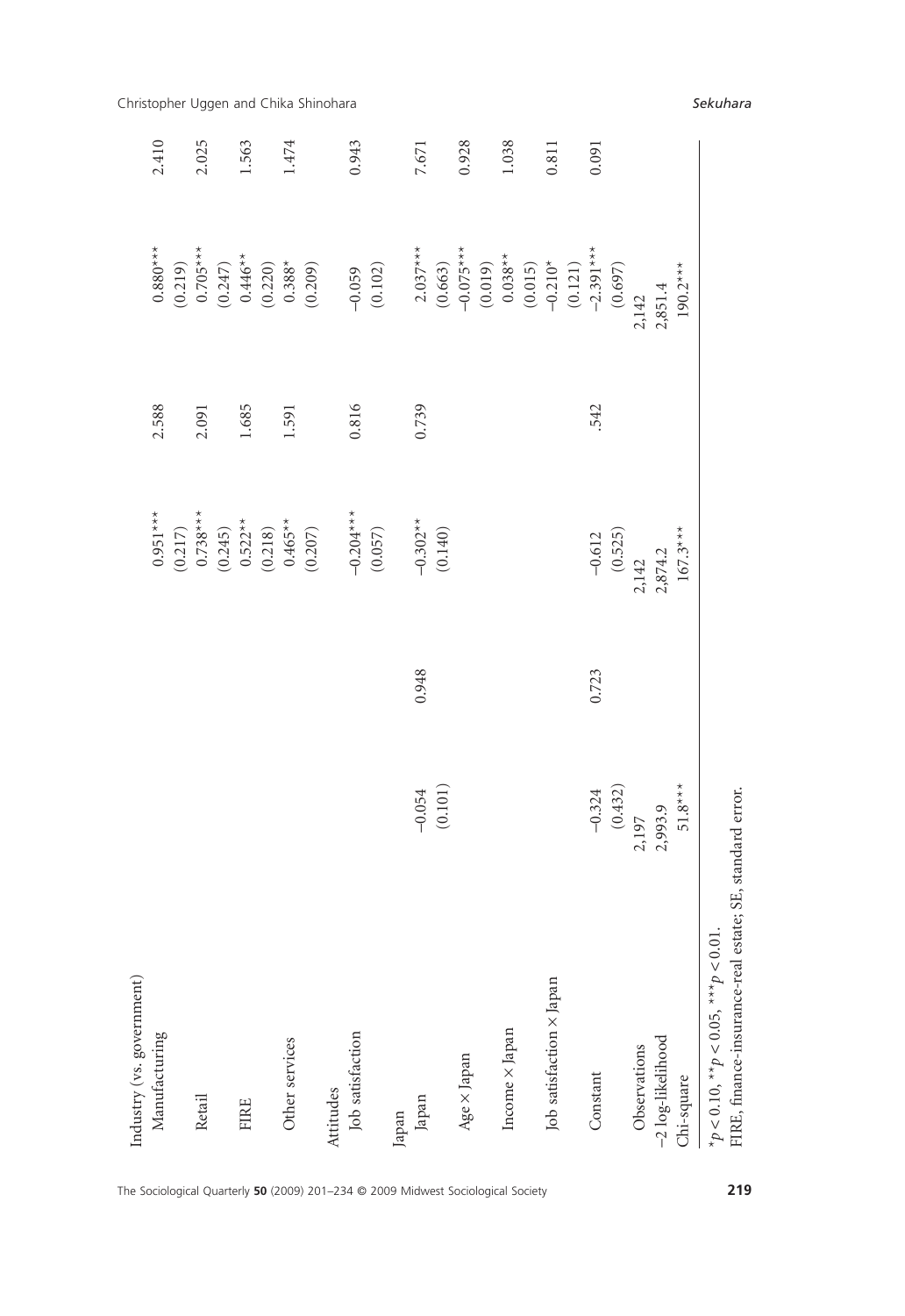Hypothesis 1D, net of the other variables. Moreover, the final interaction model also shows significant national differences in the effects of income and job satisfaction. Income has a significantly stronger positive effect on harassment in Japan than in the United States, and job satisfaction has a much stronger negative association in Japan.We also estimated interactions between age, life course status, and nation. Here, too, we find that Japanese women in their 20s are most likely to report harassment, regardless of their marital or parental status (results available upon request). Overall, immediate job conditions appear to be more salient in predicting sexual harassment in Japan than in the United States. We should caution that although we took care to make the USGSS and JSWWC data comparable, the measures and samples differ in important ways, as noted above. Nevertheless, we have little reason to believe that our results are biased by these sources of noncomparability.<sup>12</sup>

### **Cohorts and Consciousness**

The logistic regression models show the effects of age on reports of harassment, before and after statistically controlling for life course and employment characteristics. To further investigate Hypothesis 1A, Hypothesis 1B, and Hypothesis 1E about legal change, Figure 5 shows how sexual harassment experiences vary across age cohorts in the United States and Japan. We divided each sample into three groups: prelaw, postlaw, and new workers. The "postlaw" cohort, who entered the labor force in the midst of



**FIGURE 5.** Sexual Harassment by Cohort. Note: For the United States, the prelaw cohort was born prior to 1938, the postlaw cohort was born between 1938 and 1969, and new workers were born since 1970. For Japan, the prelaw cohort was born prior to 1963, the postlaw cohort was born between 1963 and 1967, and new workers were born since 1968.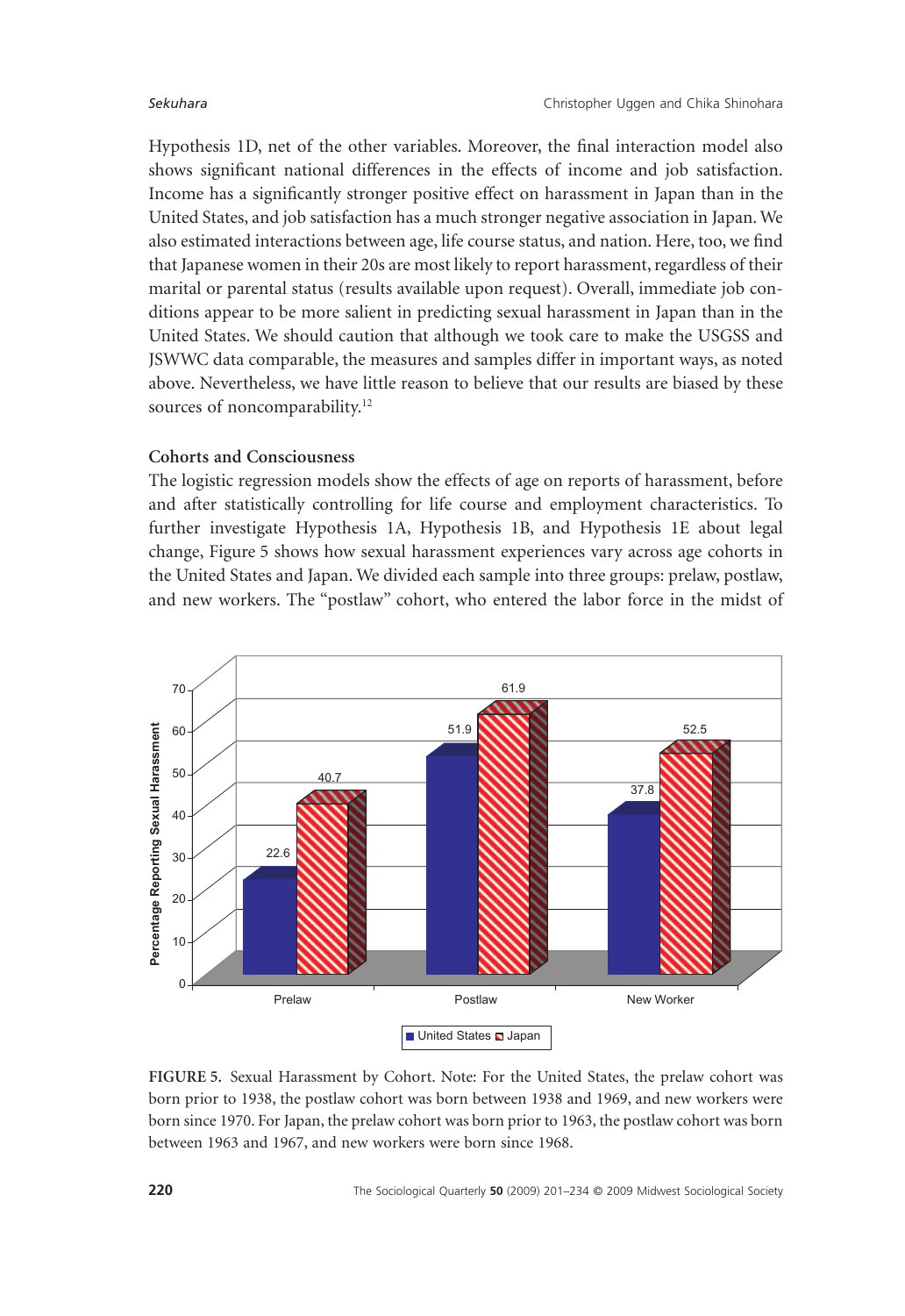important legal changes, reported the highest rate of sexual harassment in both countries (about 52 percent for the United States versus 62 percent for Japan). In the United States, 23 percent of the "prelaw" cohort, born between 1905 and 1937, reported experiencing sexual harassment. The figure rises to 52 percent among the postlaw cohort, born between 1938 and 1969. We categorized U.S. women born after 1969 as "new workers" because they had only been in the labor force for a short time when surveyed in the mid-1990s and had little opportunity to experience harassment. Nevertheless, their overall rate of harassment actually exceeded that of their prelaw counterparts, signaling differences in consciousness across cohorts.

In Japan, only 41 percent of the women in the "prelaw" cohort, born between 1953 and 1962, reported workplace sexual harassment. This rises to 62 percent among the "postlaw" cohort of women born between 1963 and 1967. Similar to the U.S. case, the rate again decreases for Japanese women born after 1968. We observe sharper contrasts in the U.S. data because of the inclusion of much older cohorts in the GSS (those born between 1905 and the 1940s) than were present in the Japanese data. In sum, although age appears to operate differently in the United States and Japan as we predicted, the cohort analysis reconciles these national differences. Consistent with our expectations, cohorts entering the workforce before sexual harassment was a widely recognized phenomenon reported the lowest rates, cohorts entering at the time of legal changes showed the highest rates, and new workers fell somewhere between the prelaw and postlaw cohorts.

It is difficult to determine from these data whether cohort differences reflect changes in legal consciousness or an increase in actual rates of harassment. If consciousness is changing over time, we would expect differences in the response to harassment as well as in reports of harassment. While responses to harassment are unavailable in the USGSS, the JSWWC includes information about respondents' reactions to the harassment they report in the survey. We estimated a logistic regression model predicting reactions to harassment and found age cohort to be a strong predictor of the type of reaction (not shown). When asked how they responded to sexual harassment, women in their 20s were significantly more likely to "strongly protest" than those aged 35 to 39, even when gender role attitudes were statistically controlled. Figure 6 represents this pattern graphically, showing the percentage of Japanese women who "strongly protested" to their experience of sexual harassment. The differences are statistically significant  $(p < 0.004)$  across the four age groups. Together with the age effects observed in Tables 2 and 3, these data suggest that Japanese women in their 20s had greater consciousness of sexual harassment than the cohort just a few years older when the survey was administered in 1992. These findings are consistent with research showing that women are more likely to report harassment when they perceive a mechanism for redress (Rudman, Borgida, and Robertson 1995).

#### **Consciousness and Convergence?**

With the important exceptions of age and the relationship between work and family roles, our results paint a picture of national similarities rather than differences. In Japan,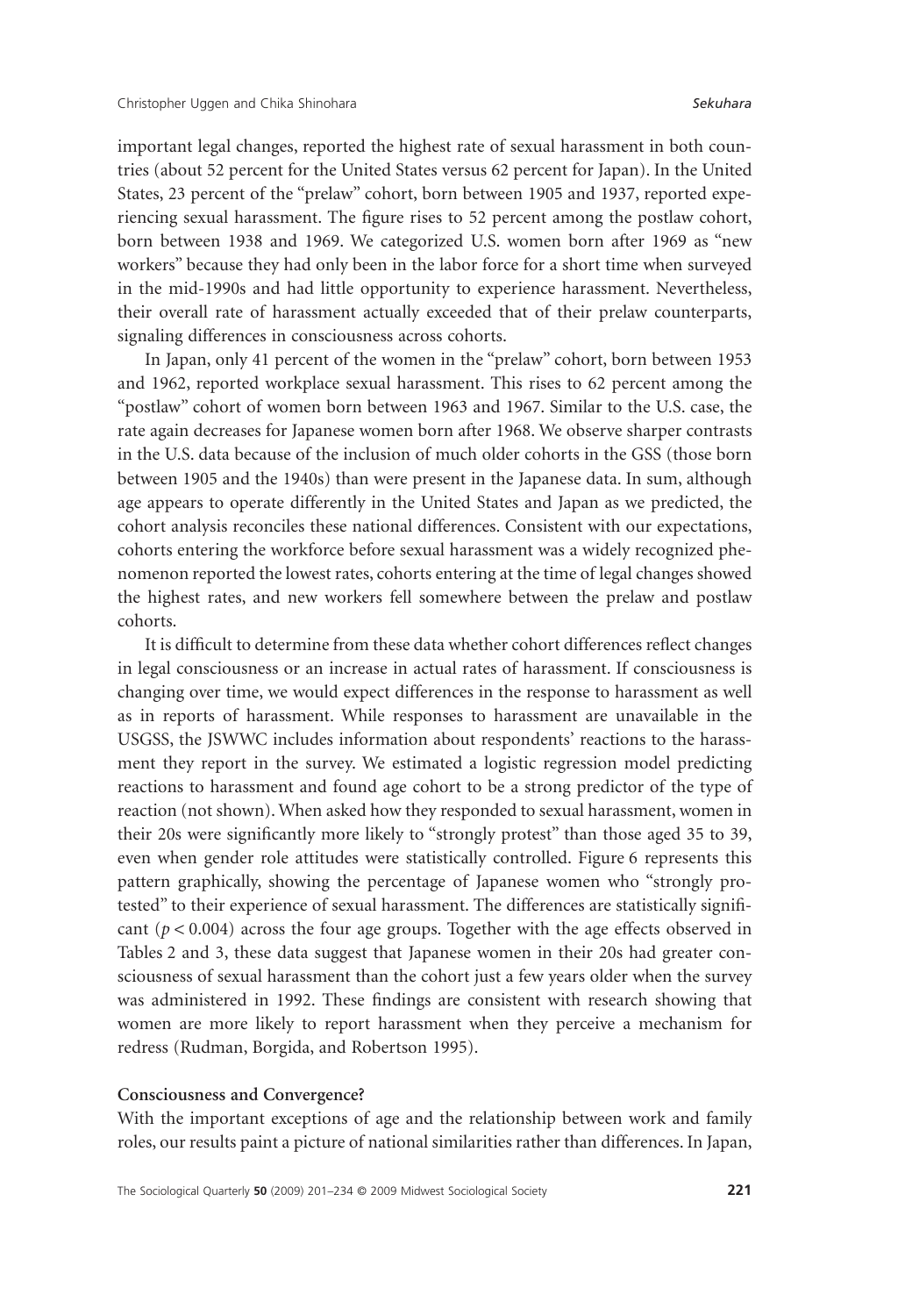

**FIGURE 6.** Percentage of Japanese Women Protesting or Strongly Protesting Harassment by Age.

consciousness of sexual harassment has risen as successive cohorts have entered the labor force. According to the tally of newspaper articles shown in Figures 1 and 2, public consciousness of sexual harassment in Japan has mirrored U.S. levels since 2000. If consciousness of harassment and its distribution across occupations and industries are similar in the two nations, we would expect similar rates of officially reported harassment in the United States and Japan as well.

Comparable national data are not available prior to 2000, but data on official sexual harassment claims filed by women in the two countries are available for more recent years. Figure 7 shows annual rates of sexual harassment claims per 100,000 working women filed with the U.S. EEOC and with the local offices of the Japanese Ministry of Health, Labor and Welfare. In the United States, the rate of sexual harassment claims per 100,000 ranges from 16.6 to 23.0, with an average of 20.0 claims per 100,000 between 1992 and 2004. Similarly, the rate in Japan varies from 21.4 to 23.0, with an average of 21.8 claims per 100,000 between 2000 and 2004. After reaching parity in 2000 (see Figure 2), the number of filings in Japan has surpassed that of the United States.

Similarities in the rate of reporting to government agencies are noteworthy given the absence of sexual harassment in Japanese law and public consciousness prior to 1989. Moreover, these similarities are consistent with the self-reported survey data and the patterns depicted in Figures 2 to 5. Nevertheless, comparable rates of self-reported and official harassment call attention to the distinctive differences in age, income, and job satisfaction as predictors. To what extent are these effects consistent with theories of legal consciousness and diffusion discussed above?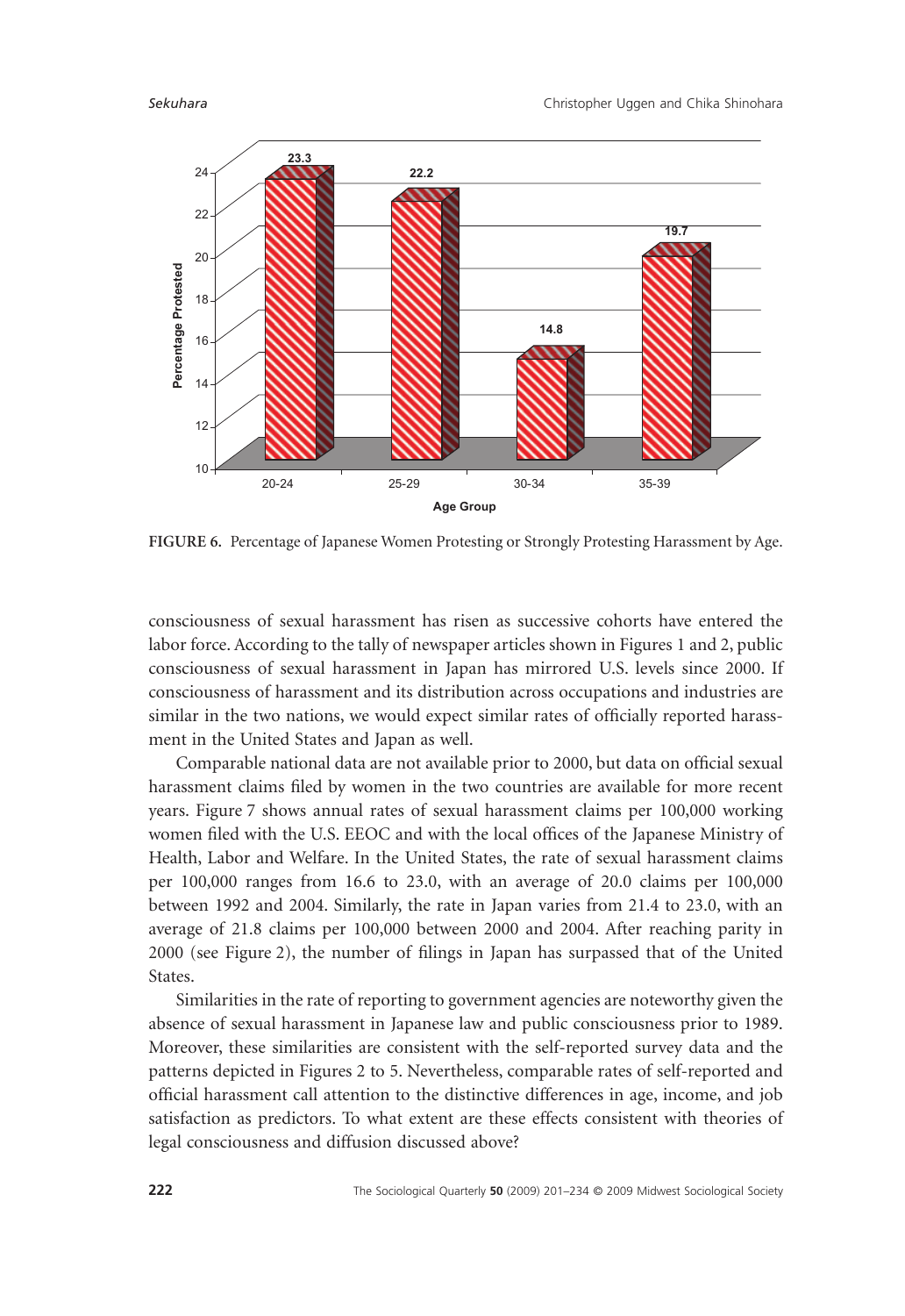

**FIGURE 7.** Sexual Harassment Official Claims Filed by Women per 100,000 Working Women in the United States and Japan 1992–2004. Report data: U.S. Equal Employment Opportunity Commission and Japanese Ministry of Health, Labor and Welfare. Labor statistics data: International Labour Organization.

# **HARASSMENT CONSCIOUSNESS AND THE STRUCTURE OF THE LIFE COURSE**

Our results show broad similarities in the predictors of sexual harassment in the United States and Japan, with some notable differences in the effects of age, income, and job satisfaction. Consistent with our "cohort" hypotheses (Hypothesis 1A–Hypothesis 1E), age has a positive effect in the United States and a negative effect in Japan when the analysis is limited to those in their 20s and 30s.We attribute these national differences to changes in consciousness of sexual harassment. In the United States, these women began their careers at a time when sexual harassment was widely discussed. In contrast, only Japanese women entering the workforce since the major legal changes of the mid-1980s would have been similarly cognizant of sexual harassment issues during their early careers. Consistent with our expectations, Japanese workers in their 30s in the JSWWC reported lower lifetime rates of sexual harassment, despite their greater "exposure time" and longer careers. Legal change appears to exert the greatest influence on younger workers who enter the labor force after the change has been implemented. Consistent with this idea, we find that U.S. employees who began working after the Civil Rights Act of 1964 and Japanese workers entering the labor force following the EEOL of 1985 report higher rates of sexual harassment than do other cohorts.

Consistent with our expectations in Hypothesis 2C, we also observed basic similarity in the occupation and industry distributions of sexual harassment in the United States and Japan, with the highest prevalence located in the manufacturing sector in both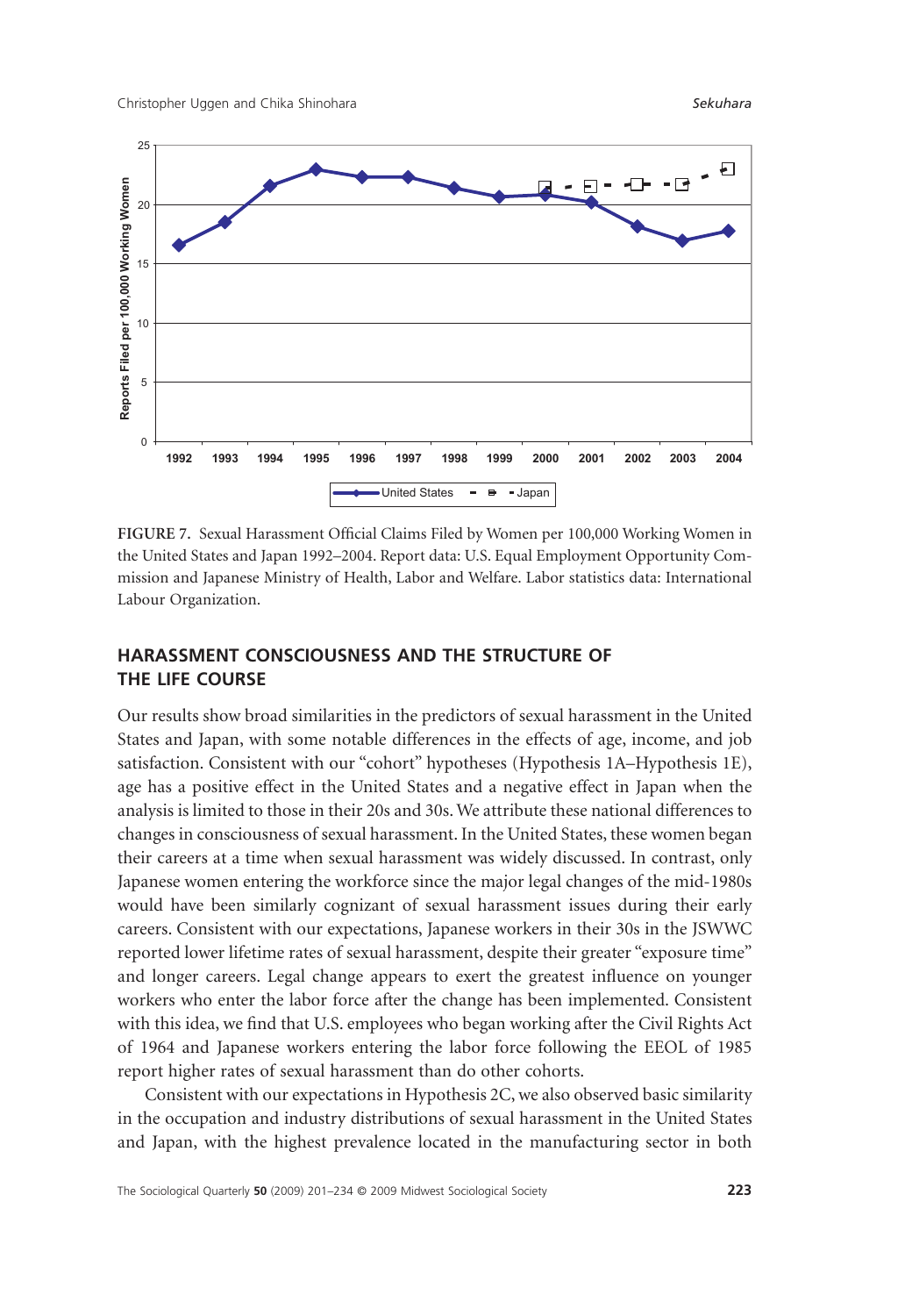countries. Contrary to Hypothesis 2B, however, job satisfaction and income appear to be stronger correlates in Japan than in the United States. Other effects are similar across the two samples, though fewer coefficients are statistically significant in the smaller U.S. sample.

Our "family and life course" Hypothesis 3A and Hypothesis 3B, which suggest a stronger relationship between family status and reported sexual harassment in Japan than in the United States, also received some support. The magnitude of marriage and child effects is larger in Japan in models that do not statistically control for work conditions, although we could not detect significant national differences using interaction product terms. Family status appears to affect harassment by structuring employment conditions. In Japan, changes in the size and statistical significance of the marriage and child effects between models 2 and 3 of Table 2 are especially instructive. Once the effects of occupation, industry, pay, and job satisfaction are statistically controlled, marriage and children no longer affect the likelihood of experiencing sexual harassment. Work characteristics, rather than family factors in isolation, appear to shape Japanese women's sexual harassment experiences.

Most notably, it is the well-documented exodus of female parents from the Japanese labor force (Brinton 1989, 2001; Japanese Ministry of Internal Affairs and Communications 1996; Chang 2000; Charles et al. 2004) that reduces the risk of sexual harassment, rather than marriage or children.When women in Japan return to work after their childbearing years, they are allocated to lower-skilled part-time work, where they appear to be less subject to sexual harassment. Their shorter work hours are only one side of the story. The other side is the gendered age gap that is created when these married workers with children return to work (Brinton 1993; Brinton and Ngo 1993; Gottfried 2000; Chang 2002; Charles et al. 2004). The Japanese occupational structure is such that upon returning to work, unskilled married women with children will work alongside younger men (see Kalleberg and Lincoln 1988), who may be less likely to harass older workers. These women also work in more gender-segregated workplaces (see Figure 3 and Chang 2000) where fewer opportunities for sexual harassment may arise.

Our study also hints at one of the structural challenges that may be responsible for the relationship between sexual harassment and job satisfaction among Japanese women. Career mobility in Japan is restricted without regard to educational qualifications—highly educated Japanese women have far lower job mobility than do similarly educated women in the United States (Strober and Chan 1999). Japanese women's restricted career mobility (Brinton and Ngo 1993; CEDAW 2003) means they will be "stuck" in workplaces with their harassers because they will have greater difficulty finding alternative employment. U.S. women, in contrast, have comparatively greater opportunity to change jobs and are less stigmatized when they choose to do so.

One possible explanation for the positive effect of income on the likelihood of experiencing sexual harassment in Japan is that better-paid Japanese women may be more likely to work in traditionally male-dominated work settings, as in the *Fukuoka case*. After the enactment of the EEOL in 1986, more women have entered predominantly male career tracks and work environments, where they earn more money but are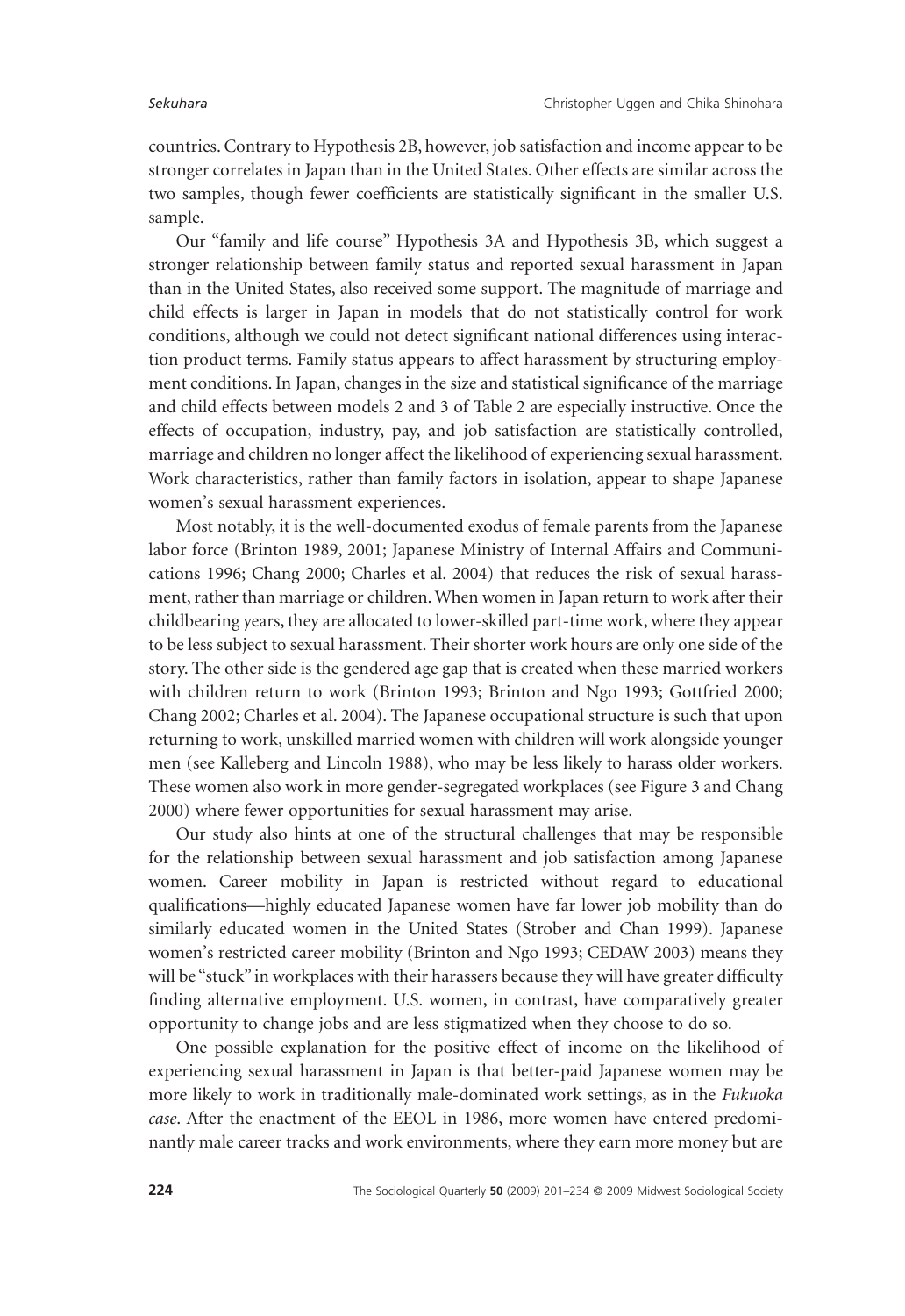also subjected to more harassing work conditions. In the United States, highly paid women in the federal government also report higher rates of sexual harassment (*p* < 0.10 for unwanted sexual attention, *p* < 0.05 for any types of sexual harassment; see Antecol and Cobb-Clark 2004).<sup>13</sup>

### **CONCLUSION**

This national comparative study on sexual harassment contributes to an understanding of how legal consciousness emerges across age cohorts in response to broad legal and social changes. It also identifies national differences in sexual harassment, based in part on the relation between work and family life in the United States and Japan. To test our conceptual model of the diffusion of legal consciousness, we examined data from two countries that varied with regard to the emergence of sexual harassment in law and public discourse. In this respect, Japan is an ideal case to compare with the United States as it has a similar EEO-based sexual harassment law (e.g., one unlike the penal codebased law studied by Saguy [2003] in France), but one that was implemented at a later period.We find that legal changes affect women's perceptions and experiences in similar ways but on differing timetables.

Neither the first broad U.S. equal employment laws nor the first comparable Japanese laws, enacted in the mid-1960s and mid-1980s, respectively, included specific sexual harassment definitions and prohibitions. Nevertheless, these laws helped shape consciousness of employment rights more generally in both countries (Gutek 1985; Fain and Anderton 1987; Tsunoda 1993; McCann 1994; Molony 1995; De Coster et al. 1999; Strober and Chan 1999; Gelb 2000, 2003; Charles et al. 2004).

The broader theoretical implications of these findings concern the global diffusion of law, and the cohort-specific evolution of legal consciousness. Sexual harassment law is refracted through the structure and culture of individual nations (Cahill 2001; Saguy 2003; Luthar and Luthar 2007), but consciousness develops on a predictable timetable. We hypothesized that consciousness of sexual harassment is a product of age, period, and cohort effects, emerging most strongly among workers who experience significant historical events or legal changes in their youth. Our analysis of survey data generally supports this view, showing that Japanese women in their 20s and U.S. women in their 30s were most likely to report sexual harassment in the mid-1990s. In addition to showing how consciousness develops across cohorts, however, our United States–Japan comparison also shows how differently gendered occupational structures affect sexual harassment. Marriage and children initially appear to reduce the risk of harassment in Japan, but these effects diminished once work characteristics were statistically controlled. This pattern of results suggests that family structures the allocation of workers into positions at greater or lesser risk of harassment.

While this article presents clear evidence that consciousness of harassment is highest among cohorts experiencing legal change, the study is limited by the available data. Because our Japanese data are limited to those aged 20 to 39, we cannot determine how older working women were affected during this period of rising consciousness of sexual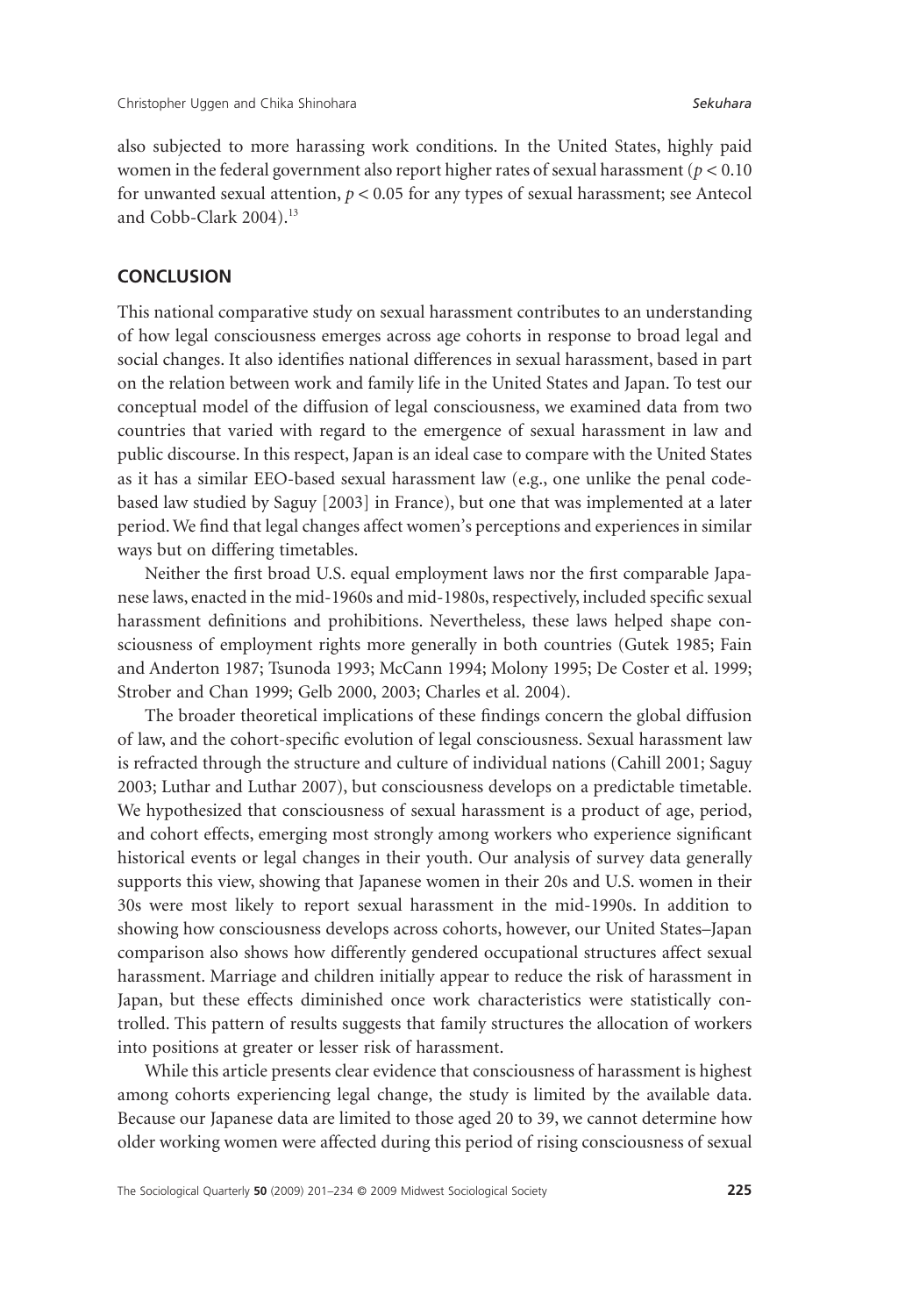harassment. Additional data and further investigation are needed to unlock this puzzle, though we expect consciousness to take root most firmly in those who experience legal change as younger workers.

The United States and Japan appear to be treading along a similar path, though the timing of legal change and consciousness differs. What does the future hold? If legal consciousness burns brightly but ephemerally in particular times and places, only specific cohorts would recognize sexual harassment in both countries. Our analysis of the U.S. data, however, suggests that consciousness is "stickier."We therefore expect entering cohorts of Japanese workers to remain conscious of sexual harassment and employment rights more generally throughout their working lives. Our analysis of sexual harassment has emphasized the institutional connections between work and family life and the cohort-specific development of legal consciousness. As the global diffusion of law emerges as a central concern for scholars and activists, further comparative work will reveal much about institutional linkages, life course processes, and the emergence of altogether new legal forms.

#### **ACKNOWLEDGMENTS**

An earlier version of this article was presented at the 2005 Meeting of the American Sociological Association, Philadelphia. Jeylan Mortimer provided great support in several phases of this project. We also thank Amy Blackstone, Jeffrey Broadbent, Koichi Hasegawa, Michelle Inderbitzin, Heather McLaughlin, Phyllis Moen, Kazue Muta, Sarah Shannon, Mike Vuolo, Sara Wakefield, and Kazuo Yamaguchi for helpful advice and assistance. This research was supported by grants from the University of Minnesota Life Course Center.

### **NOTES**

<sup>1</sup>This is 607 Ro-do-Hanrei 6 (Fukuoka District Court, April 16, 1992)

ハラスメント事件 (福岡地判平四・四・一六労判六○七号6頁), commonly known as the "*Fukuoka case*." Although the identities of parties involved in Japanese sexual harassment cases are usually concealed, the plaintiff in this case was publicly identified (Kazue Muta personal interview: January 17, 2005).

2 Japan passed its Equal Employment Opportunity Law (EEOL) in 1985 (enacted in 1986) and its EEOL reform bill in 1997 (enacted 1999). This reform bill included sexual harassment definitions within its guidelines. More recently, Japan passed another reform bill in 2006 (enacted in 2007), which includes harsher punishments for sexual harassment.

3 Japanese national newspapers introduced the term in the late 1980s. The *Asahi Shimbun* (1989) first used the term on November 16, 1989, noting, "Since the unheard-of word, sexual harassment, was introduced from the United States, this [*Fukuoka case*] is the first legal case. Approximately 100 people made a line for a seat at one of the 82 places in order to audit the verdict at 9 a.m." A well-known publishing company identified *sekuhara* as "word of the year" in 1989, reflecting its emergence in Japanese discourse.

4 Article 90 of the Civil Code provides that any act which is contrary to the public order is null and void. This provision has been used to set aside actions violating the equality principles in the

福岡セクシュアル・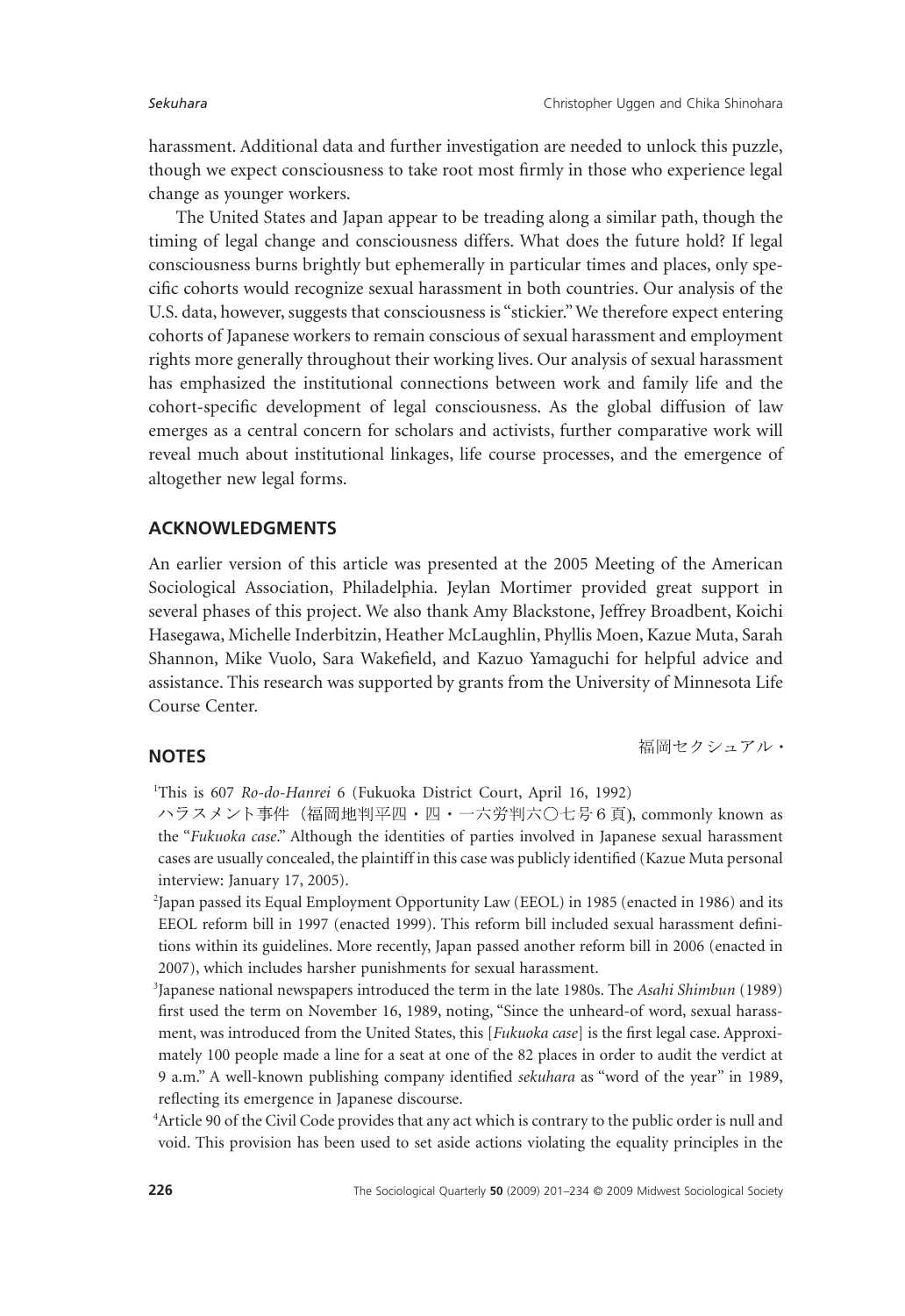Constitution. Article 709 of the Civil Code, which makes actions violating the equality principles of the Constitution a tort, has also been applied by Japanese courts in employment matters. Under Article 709, a person who unlawfully infringes upon another person's rights may be liable for damages. Courts have used this provision in some sexual harassment cases as the basis for establishing a personal right to an environment conducive to working. Article 715 of the Civil Code provides that employers are liable for employees' illegal conduct if the conduct is carried out in the course of the employer's business, making employers liable for their employees' sexual harassment of coworkers (ILO 2004). Relative to U.S. employers, Japanese employers have far less freedom to terminate employees (see, e.g., Labor Standard Laws 3, 19, 20, 104-2, EEOL 8, Labor Union Law 7).

<sup>5</sup>Between the passage of the EEOL in 1985 and 2000, this law and related laws have undergone noteworthy reforms, including the EEOL amendment with the "sexual harassment" regulations and the passage of the Basic Law for a Gender-equal Society. Both came into effect in 1999.

6 Results of this survey were presented at a sexual harassment summit in Fukuoka, later published as *The Testimony of 6,500 Women* (*Onna 6,500 nin no shogen*) (*Hatarakukoto to seisabetsu wo kangaeru Santamano Kai* 1991).

- 7 The Japanese government's support of the Convention for Elimination of Discrimination against Women led the dominant political party, *jiminto* the Liberal Democratic Party, to pass the EEOL in 1985. The law was viewed as weak by more liberal parties, because of its lack of sanctions. Under Article 21, enacted in 1999, employers were required to take strides to ensure that workers' working conditions or environments were not in jeopardy as a result of sexual speech and behavior or targets' responses to such acts (ILO 2004). Along with the legal reform in Japan, the Japanese Ministry of Labor released guidelines encouraging employees to help prevent sexual harassment in 1998: 「事業主が職場における性的な言動に起因 する問題に関して雇用管理上配慮すべき事項についての指針」平成一〇年労働省告 示第二○号・平成一○年三月、「雇用の分野における男女の均等な機会及び待遇の確 保等に関する法律の施行について」(女発第一六八号・平成一〇年六月一一日). Similarly, the Japanese National Personnel Authority enacted their sexual harassment regulation for public sector workers starting in 1999: 人事院規則(人事院規則一〇一一〇).
- 8 We recoded industry variables of both U.S. General Social Survey (USGSS) and Japanese Survey on Working Women's Consciousness (JSWWC) into five major industry categories: manufacturing, retail, finance-insurance-real estate (FIRE), other service work, and government. Similarly, we recoded occupation variables of each data set into clerical, sales, service, professionaltechnical, and production-other. Last, we recoded ordinary "income" variables of both USGSS and JSWWC data into continuous variables by assigning the midpoint of the range specified in each category. We then adjusted the USGSS income variables from 1994 and 1996 to be comparable with the JSWWC income variable, by taking inflation and dollar–yen exchange rates into account.

9 We recoded variables from the JSWWC data set to best fit with the USGSS variables. Note that we categorized the industry codes in the JSWWC, mall/supermarket as retail and trading, other finance, business, banking, insurance/stocks, and real estate as FIRE. Because the JSWWC investigators sampled female residents of the Tokyo metropolitan area aged 20 to 39, the Japanese data represent an urban population. While this limits the comparability of the data sources, it is important to note that younger Japanese workers are significantly more likely to reside in such urban settings than their American counterparts.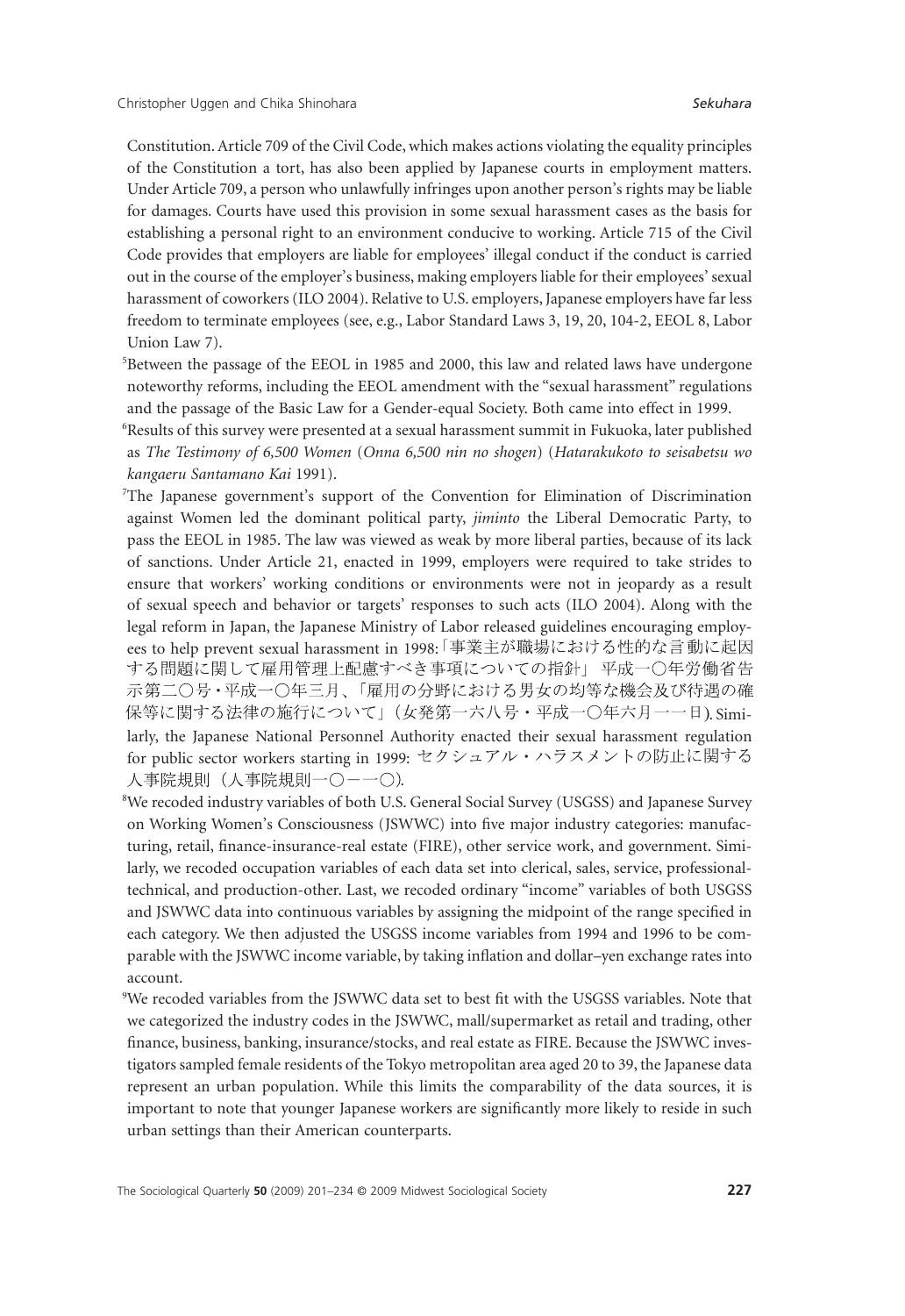<sup>10</sup>Significance levels reflect analysis of variance tests of equivalence across occupational categories.

- 11We also considered the effects of part-time versus full-time employment. In both the United States and Japan, fewer part-time than full-time workers report sexual harassment. We excluded a part-time indicator from our final models, however, because it is very closely correlated with income and other employment characteristics in the Japanese data and because it is not a significant predictor of harassment net of other employment variables (details available upon request).
- $12$ To make the representative USGSS and the urban JWCC data more directly comparable, we estimated a second set of USGSS models that excluded rural residents (details available by request). The results of this analysis parallel those shown in Tables 2 and 3 with one exception: When rural women are excluded from the U.S. sample, the effect of children increases.When the U.S. sample is limited to urban and suburban residents, number of children has a negative and statistically significant relationship to harassment in models 2 and 3 of Table 2.
- <sup>13</sup>The U.S. Merit Systems Board comments on this point as follows. "[W]hether there is more harassment inside or outside the Federal Government is an issue on which survey respondents who have held jobs in both places have varying opinions. Twenty-two percent of survey respondents who have worked outside the Federal Government believe there is more harassment outside the Government and 7 percent said there is less. The proportion of respondents who said there is the same amount of harassment within and outside the Government is 34 percent, but the largest single group. 36 percent indicated they did not know or could not judge. Results of the 1987 survey were similar [. . . ]" (U.S. Merit Systems Protection Board 1995:19).

#### **REFERENCES**

- Akamatsu, Ryoko. 2003. *Kintoho wo tsukuru (Making the EEO Law)*. Tokyo, Japan: Keiso Shobo.
- Akamatsu, Ryoko, Arvonne Fraser, and Fusako Fujiwara. 1990. *Onna No Chikara Wa Do Kawaru (How Will the Power of Women Change?)?* Tokyo, Japan: Iwanami Shoten.
- Antecol, Heather and Deborah Cobb-Clark. 2004. "The Changing Nature of Employment-Related Sexual Harassment: Evidence from the U.S. Federal Government, 1978–1994." *Industrial & Labor Relations Review* 57:443–61.
- Asahi Shimbun. 1989. "Sekushuaru Harasumento: Houtei No Ronsen Hibuta, Fukuoka Chisai (Sexual Harassment: Dispute on Fire at Fukuoka District Court)." *Asahi Shimbun (Evening News)*, November 16, p. 18.
- Benson, Rodney and Abigail C. Saguy. 2005. "Constructing Social Problems in an Age of Globalization: A French-American Comparison." *American Sociological Review* 70:233–59.
- Brinton, Mary C. 1989. "Gender Stratification in Contemporary Urban Japan." *American Sociological Review* 54:549–64.
	- ———. 1993. *Women and the Economic Miracle*. Berkeley: University of California Press.
	- ———. 2001. "Married Women's Labor in East Asian Economies." Pp. 1–37 in *Women's Working Lives in East Asia*, edited by Mary C. Brinton. Stanford, CA: Stanford University Press.
- Brinton, Mary C. and Takehiko Kariya. 1998. "Institutional Embeddedness in Japanese Labor Markets." Pp. 181–207 in *The New Institutionalism in Sociology*, edited by Mary C. Brinton and Victor Nee. New York: Russell Sage Foundation.
- Brinton, Mary C. and Hang-Uue Ngo. 1993."Age and Sex in the Occupational Structure: A United States-Japan Comparison." *Sociological Forum* 8:93–111.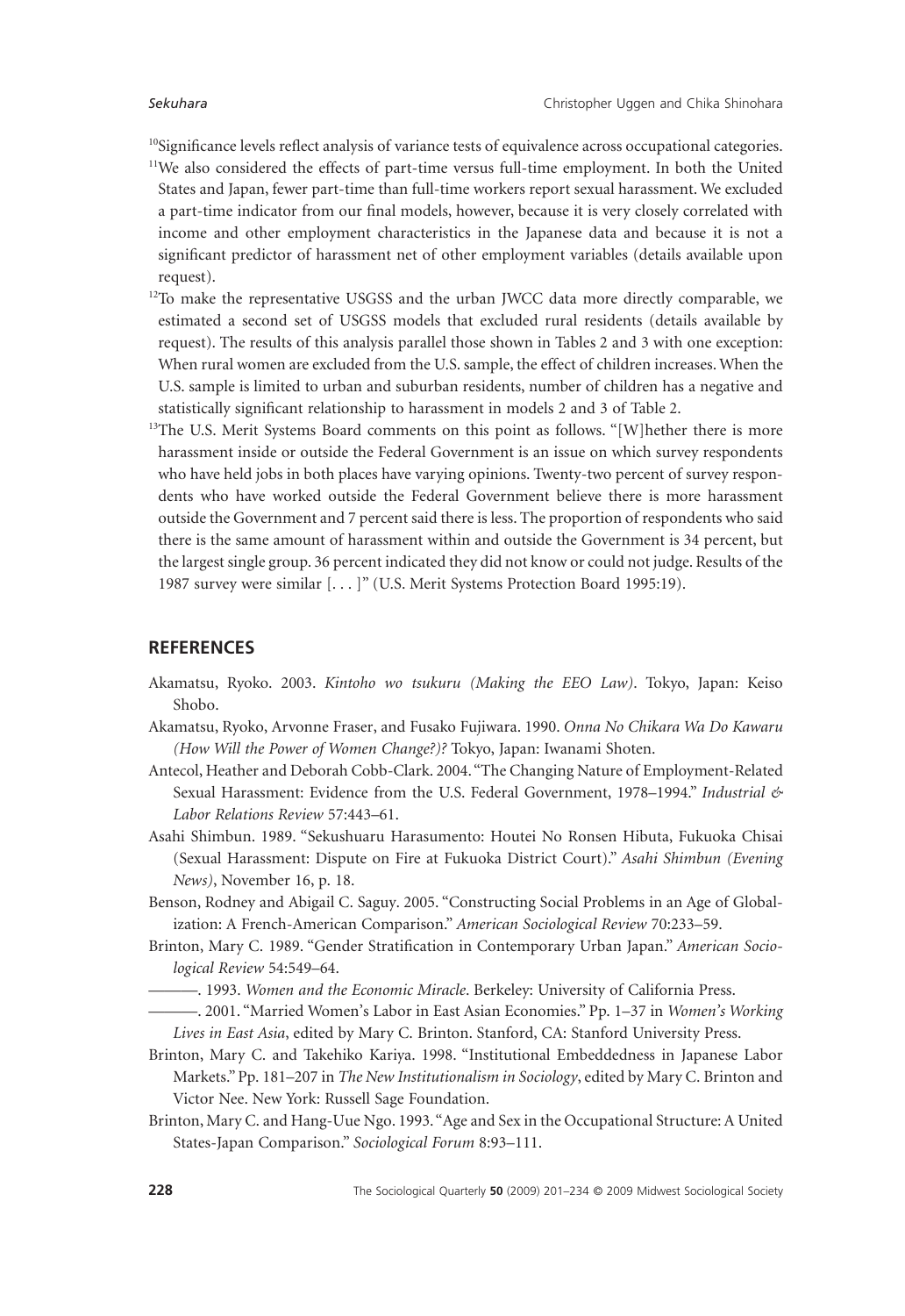- Cabinet Office of Japan. 2005. *Heisei 17 Nen Ban: Danjo Kyodo Sankaku Hakusho (White Paper on Gender Equality 2005)*. Tokyo, Japan: Cabinet Office.
	- ———. 2007a. *Heisei 19 Nen Ban: Danjo Kyodo Sankaku Hakusho (White Paper on Gender Equality 2007)*. Tokyo, Japan: Cabinet Office.
	- ———. 2007b. *Heisei 19 Nen Ban: Shoshika Shakai Hakusho (White Paper on Society with Fewer Children 2007)*. Tokyo, Japan: Cabinet Office.
- Cahill, Mia L. 2001. *The Social Construction of Sexual Harassment Law: The Role of the National, Organizational, and Individual Context*. Aldershot, England; Burlington, VT: Ashgate/ Dartmouth.
- Chang, Mariko Lin. 2000. "The Evolution of Sex Segregation Regimes." *American Journal of Sociology* 105:1658–701.
- ———. 2004. "Growing Pains: Cross-National Variation in Sex Segregation in Sixteen Developing Countries." *American Sociological Review* 69:114–37.
- Charles, Maria and Karen Bradley. 2002. "Equal but Separate? A Cross-National Study of Sex Segregation in Higher Education." *American Sociological Review* 67:573–99.
- Charles, Maria, Mariko Chang, and Joon Han. 2004. "Gender and Age in the Japanese Labor Market, 1950–1995." Pp. 179–203 in *Occupational Ghettos: The Worldwide Segregation of Women and Men*, edited by Maria Charles and David B. Grusky. Stanford, CA: Stanford University Press.
- Charles, Maria and David B. Grusky. 1995. "Models for Describing the Underlying Structure of Sex Segregation." *American Journal of Sociology* 100:931–71.
- ———. 2004. *Occupational Ghettos: The Worldwide Segregation of Women and Men*. Stanford, CA: Stanford University Press.
- Cheng, Mariah Mantsun and Arne L. Kalleberg. 1996. "Labor Market Structures in Japan: An Analysis of Organizational and Occupational Mobility Patterns." *Social Forces* 74:1235–60.
- Cohen, Philip N. and Matt L. Huffman. 2003. "Occupational Segregation and the Development of Women's Work across U.S. Labor Markets." *Social Forces* 81:881–908.
- Convention for Elimination of All the Forms of Discrimination against Women (CEDAW), United Nations. 2003. *Consideration of the Reports Submitted by States Parties under Article 18 of the Convention (Report of the Committee on the Elimination of Discrimination against Women on Its Twenty-Ninth Session [a/58/38], Paras. 337–378)*. New York: The Division for the Advancement of Women, United Nations.
- Dawson, Myrna. 2005. "Predicting the Quantity of Law: Single versus Multiple Remedies in Sexual Harassment Cases." *The Sociological Quarterly* 46:699–718.
- De Coster, Stacy, Sarah Beth Estes, and Charles W. Mueller. 1999. "Routine Activities and Sexual Harassment in the Workplace." *Work and Occupations* 26:21–49.
- Edelman, Lauren B. 1990. "Legal Environments and Organizational Governance: The Expansion of Due Process in the Workplace." *American Journal of Sociology* 95:1401–40.
- Ewick, Patricia and Susan S. Silbey. 1998. *The Common Place of Law: Stories from Everyday Life*. Chicago, IL: University of Chicago Press.
- Fain, Terri C. and Douglas L. Anderton. 1987. "Sexual Harassment: Organizational Context and Diffuse Status." *Sex Roles* 17:291–311.
- Fujimoto, Kayo. 2004. "Feminine Capital: The Forms of Capital in the Female Labor Market in Japan." *The Sociological Quarterly* 45:91–111.
- Gelb, Joyce. 2000. "The Equal Employment Opportunity Law: A Decade of Change for Japanese Women?" *Law & Policy* 22:385–407.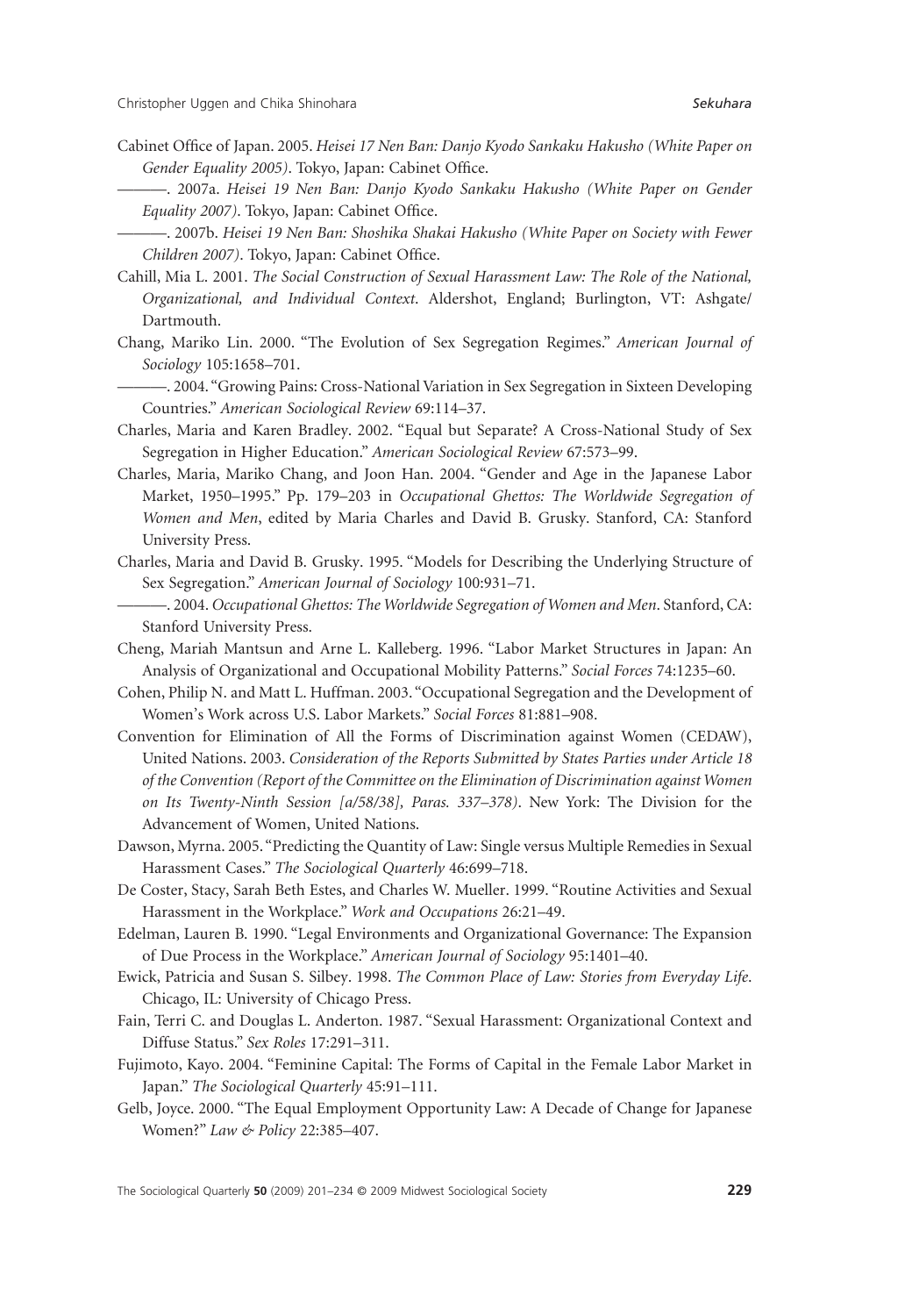———. 2003. *Policies in Japan and the United States*. New York: Palgrave Macmillan.

- Gottfried, Heidi. 2000. "Compromising Positions: Emergent Neo-Fordisms and Embedded Gender Contracts." *The British Journal of Sociology* 51:235–59.
- Grauerholz, Elizabeth. 1996. "Sexual Harassment in the Academy: The Case of Women Professors." Pp. 29–50 in *Sexual Harassment in the Workplace: Perspectives, Frontiers, and Response Strategies*, edited by Margaret S. Stockdale. Thousand Oaks, CA: Sage.

Gruber, James E. 1998. "The Impact of Male Work Environments and Organizational Policies on Women's Experiences of Sexual Harassment." *Gender and Society* 12:301–20.

- Gruber, James E. and Mark Smith. 1995. "Women's Responses to Sexual Harassment: A Multivariate Analysis." *Basic and Applied Social Psychology* 17:545–62.
- Gutek, Barbara A. 1985. *Sex and the Workplace: The Impact of Sexual Behavior and Harassment on Women, Men, and Organizations*. San Francisco, CA: Jossey-Bass.
- Haruno, Mayumi. 2001. *Saraba Genkoku Eiko: Fukuoka Sekushuaru Harasumento Saiban Shuki (Good-Bye Plaintiff "Ms. A": Note on Fukuoka Sexual Harassment Legal Case)*. Fukuoka, Japan: Kaichosha.
- Hatarakukoto to seisabetsu wo kangaeru Santamano Kai (Santamanokai Association for Thinking about Working and Gender Discrimination). 1991. *Onna 6500 Nin No Shougen: Hataraku Onna No Mune No Uchi (6500 Women's Testimony: Working Women's Unrevealed Feelings)*. Tokyo, Japan: Gakuyou Shobo.
- Hayashi, Hiroko. 2000. "The Japanese Equal Employment Opportunity Law and Its Limitation." Presentation at New York University Lipton Hall on July 5, 2000, New York.
- Hirakawa, Hiroko. [1998] 2000a."Inverted Orientalism and the Discursive Construction of Sexual Harassment: A Study of Mass Media and Feminist Representations of Sexual Harassment in Japan." Purdue University. Digital Dissertation. Ann Arbor, MI: Bell & Howell.
- ———. 2000b. "The Politics of Gender and Mass Media in Post-1975 Japan: Its Implications for 'US.' " *U.S.-Japan Women's Journal* 19:49–82.
- Hisatake, Ayako, Tamie Kainou, Noriko Wakao, and Akemi Yoshida, eds. 2000. *Data Book on the Family*. Tokyo, Japan: Yuhikaku.
- Inoue, Teruko and Yumiko Ehara, eds. 2005. *Women's Data Book*. Tokyo, Japan: Yuhikaku.
- International Labour Organization (ILO). 1997. "Unwelcome, Unwanted and Increasingly Illegal: Sexual Harassment in the Workplace." *World of Work* 16:7–9. Retrieved November 11, 2004 [\(http://www.ilo.org/public/english/bureau/inf/download/magazine/pdf/mag19.pd](http://www.ilo.org/public/english/bureau/inf/download/magazine/pdf/mag19.pdf)f).
	- ———. 2004. "Law on Securing Etc. Equal Employment Opportunity and Treatment between Men and Women in Employment (EEOL)—Japan." In *E.Quality@Work: An Information Base for Equal Employment Opportunities for Women and Men*. Retrieved March 8, 2005 ([http://](http://www.ilo.org/public/english/employment/gems/eeo/law/japan/eeol.htm) [www.ilo.org/public/english/employment/gems/eeo/law/japan/eeol.htm\).](http://www.ilo.org/public/english/employment/gems/eeo/law/japan/eeol.htm)
- Japanese Ministry of Internal Affairs and Communications (*Somushou*). 1996. *Rodoryoku Chosa Tokubetsu Chosa (Special Study on the Labour Force Investigation)*. August, Heisei 8 nen. Tokyo, Japan: Japanese Ministry of Internal Affairs and Communications.
- Japanese Ministry of Health, Labor and Welfare. 2001. "Fuhyou 60: Sangyou, kibo, sekushuaru harasumento no kanouseibetsu kigyouwariai (Table 58: Sexual Harassment Probability Statistics by Industry, Workplaces Size)." In *Heisei 13 Nendoban Hataraku Joseino Jitsujou* (*Year 2001 Working Women's Reality*), edited by the Equal Employment, Children and Families Bureau of the Japanese Ministry of Health, Labor and Welfare. Tokyo, Japan: Japanese Ministry of Heath, Labor and Welfare. Retrieved March 13, 2009 ([http://www.hakusyo.](http://www.hakusyo.mhlw.go.jp/wpdocs/hpwj200101/appmat.html) [mhlw.go.jp/wpdocs/hpwj200101/appmat.html\).](http://www.hakusyo.mhlw.go.jp/wpdocs/hpwj200101/appmat.html)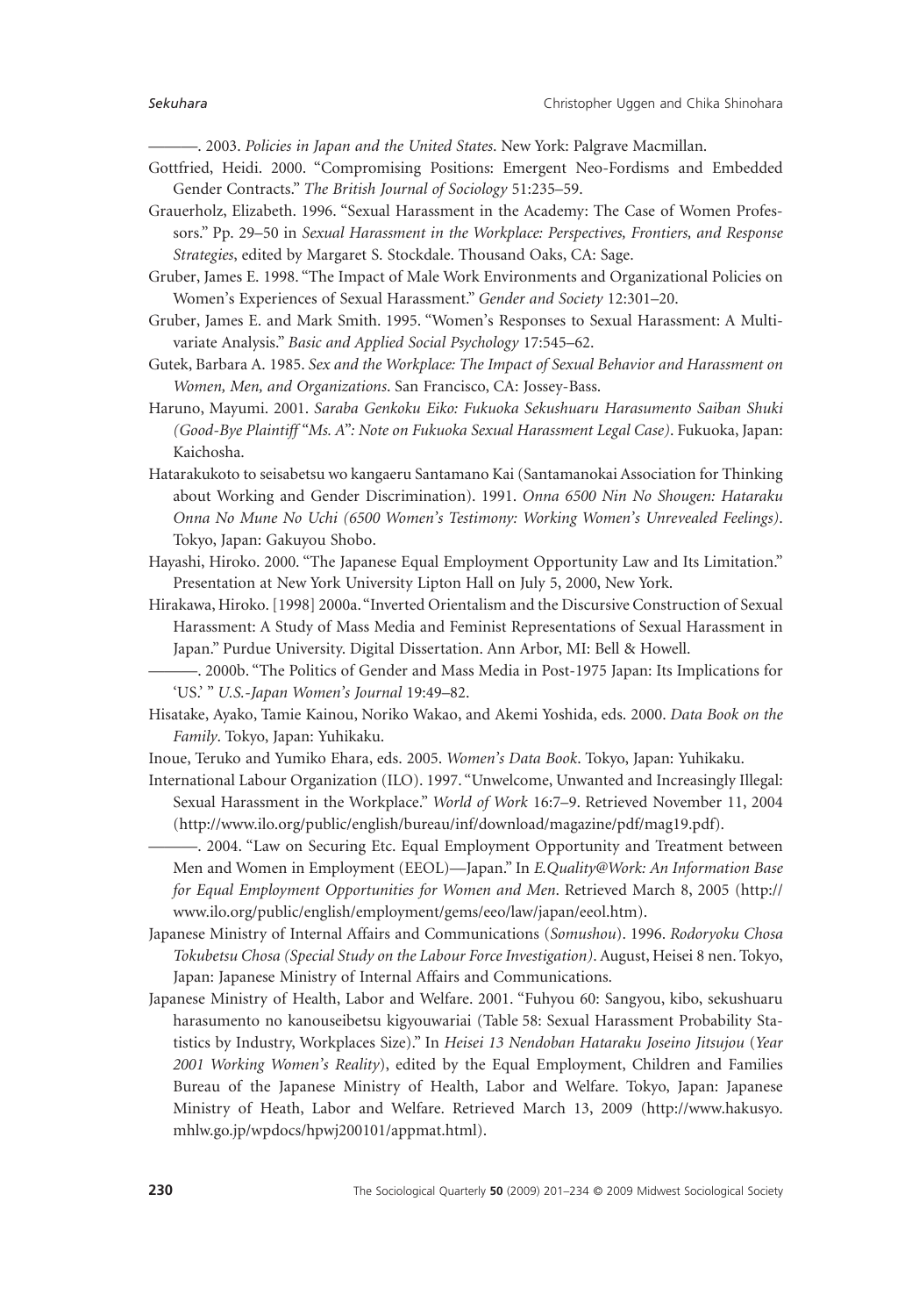———. 2003. *Shusseizengono Shuugyouhenkanikansuru Toukei Heisei 15-Nen (Statistics about Changes in the Labor Force Participation before and after Childbirth 2003)*. Tokyo, Japan: Japanese Ministry of Heath, Labor and Welfare.

- ———. 2005. "Dai 1 Hyo: Sangyobetsu roudoukumiaiinsuu oyobi suiteisoshikiritsu suii (Table 1: Changes in the Labor Union Membership and Unionization Estimate Rates)." In *Roudou Kumiai Kiso Chosa* (*Labor Union Basic Study*), edited by the Japanese Ministry of Health, Labor and Welfare. Tokyo, Japan: Japanese Ministry of Heath, Labor and Welfare. Retrieved March 13, 2009 [\(http://www.mhlw.go.jp/toukei/itiran/roudou/roushi/kiso/05/](http://www.mhlw.go.jp/toukei/itiran/roudou/roushi/kiso/05/index.html) [index.html\).](http://www.mhlw.go.jp/toukei/itiran/roudou/roushi/kiso/05/index.html)
- Kalleberg, Arne L. and James R. Lincoln. 1988. "Organizations and Institutions: Sociological and Economic Approaches to the Analysis of Social Structure." *The American Journal of Sociology* 94(Supplement):S121–53.
- Kanegae, Haruhiko and Hiroko Hirose. 1994. *Sekushuaru Harasumento Wa Naze Mondaika (Why Is Sexual Harassment a Problem?)?* Tokyo, Japan: Akashi Shoten.
- Kariya, Takehiko and James E. Rosenbaum. 2003. "Stratified Incentives and Life Course Behaviors." Pp. 51–80 in *Handbook of the Life Course* from the Handbooks of Sociology and Social Research Series, edited by Jeylan T. Mortimer. New York: Kluwer.
- Kimoto, Kimiko. 2000. "Family-Company Relationship in Japan after World War II." *Kazoku Shakaigaku Kenkyu (Japanese Journal of Family Sociology)* 12:27–40.
- Krumme, Günter. 1969. "Identifying Regional Economic Change: A Variation of the Theme 'Shift and Share.'" *The Canadian Geographer* 13(1):76–80.
	- ———. 2005. "Shift-Share Analysis." Günter Krumme's Homepage. Seattle: University of Washington. Retrieved September 1, 2007 ([http://faculty.washington.edu/krumme/35](http://faculty.washington.edu/krumme/350/shiftshare.html)0/ [shiftshare.htm](http://faculty.washington.edu/krumme/350/shiftshare.html)l).
- Lam, Alice. 1992. *Women and Japanese Management: Discrimination and Reform*. London, England: Routledge.
- Lenz, Ilse. 2004. "Globalization, Gender and Work." Pp. 29–52 in *Equity in the Workplace: Gendering Workplace Policy Analysis*, edited by Heidi Gottfried and Laura Reese. Lanham, MD: Lexington Press.
- Liu, Dongxiao and Elizabeth Heger Boyle. 2001. "Making the Case: The Women's Convention and Equal Employment Opportunity in Japan." *International Journal of Comparative Sociology* 42:389–404.
- Luthar, Harsh K. and Vipan K. Luthar. 2007. "A Theoretical Framework Explaining Cross-Cultural Sexual Harassment: Integrating Hofstede and Schwartz." *Journal of Labor Research* 28:169–88.
- MacKinnon, Catharine. 1979. *Sexual Harassment of Working Women: A Case of Sex Discrimination*. New Haven, CT: Yale University Press.
- Markert, John. 2005. "The Globalization of Sexual Harassment." Pp. 133–60 in *Advances in Gender Research*, Vol. 9, *Gender Realities: Local and Global*, edited by Marcia Texler Segal and Vasilikie Demos. Amsterdam, The Netherlands: Elsevier.
- Marshall, Anna-Maria. 2003. "Injustice Frames, Legality, and the Everyday Construction of Sexual Harassment." *Law & Social Inquiry* 28:659–89.
	- ———. 2005a. *Confronting Sexual Harassment: The Law and Politics of Everyday Life*. Burlington, VT: Ashgate.

———. 2005b. "Idle Rights: Employees' Rights Consciousness and the Construction of Sexual Harassment Policies." *Law & Society Review* 39:83–123.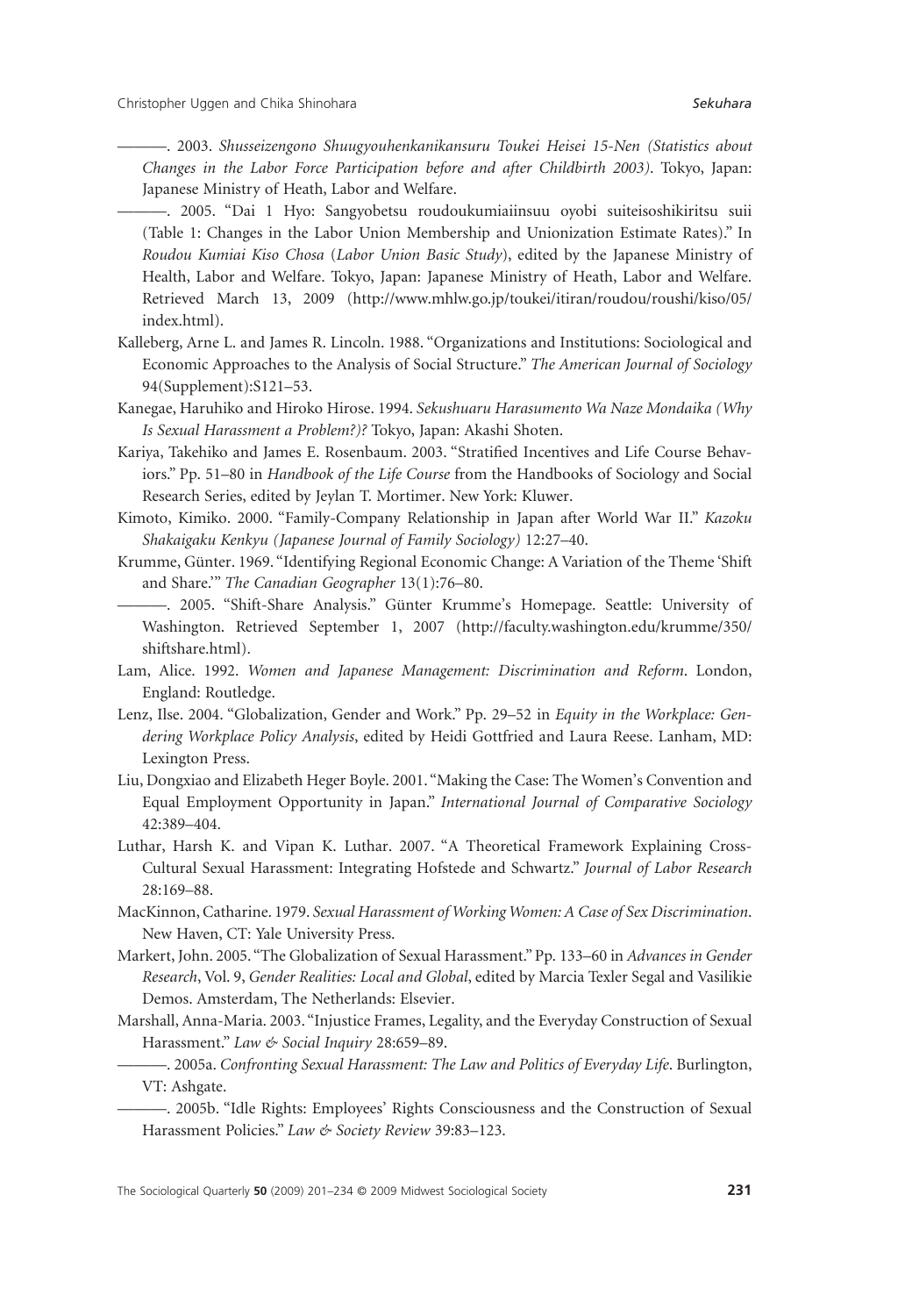- McCann, Michael W. 1994. *Rights at Work: Pay Equity Reform and the Politics of Legal Mobilization*. Chicago, IL: University of Chicago Press.
- McKinney, Kathleen. 1994. "Sexual Harassment and College Faculty Members." *Deviant Behavior* 15:171–91.
- Molony, Barbara. 1995. "Japan's Equal Employment Opportunity Law and the Changing Discourse on Gender." *Signs* 10:268–302.
- Morgan, Phoebe A. 1999. "Risking Relationships: Understanding the Litigation Choices of Sexually Harassed Women." *Law and Society Review* 33:201–26.
- Muta, Kazue. 2004. "Sexual Harassment and Empowerments of Women in Japan." *NIAS Nytt— Asia Insight* 1:12–13. Copenhagen, Denmark: Nordic Institute of Asian Studies. Retrieved September 10, 2007 ([http://www.nias.ku.dk/nytt/2004\\_1/2004\\_11.pd](http://www.nias.ku.dk/nytt/2004_1/2004_11.pdf)f).
- National Personnel Authority of Japan. 1997. *National Civil Servant Sexual Harassment Survey*. Tokyo, Japan: National Personnel Authority of Japan.
- Organisation for Economic Co-operation and Development. 2005. *OECD Employment Outlook 2005*. Paris, France: OECD Publishing.
- Osawa, Mari, ed. [2000] 2002. *21-Seiki No Josei Seisaku to Danjo Kyodo Sankaku Shakai Kihonho (Policies for Women for the 21st Century and the Basic Law for the Gender-Equal Society)*. Tokyo, Japan: Gyosei.
- Peng, Ito. 2002a. "Gender and Generation: Japanese Child Care and the Demographic Crisis." Pp. 31–56 in *Child Care Policy at the Crossroads: Gender and Welfare State Restructuring*, edited by Sonya Michel and Rianne Mahon. New York: Routledge.
- ———. 2002b. "Social Care in Crisis: Gender, Demography, and Welfare State Restructuring in Japan." *Social Politics* 9:411–43.
- Perloff, Harvey S., Edgar S. Dunn, Jr, Eric E. Lampard, and Richard F. Muth. 1960. *Regions, Resources and Economic Growth*. Baltimore, MD: Johns Hopkins University Press.
- Raymo, James M. and Miho Iwasawa. 2005. "Marriage Market Mismatches in Japan: An Alternative View of the Relationship between Women's Education and Marriage." *American Sociological Review* 70:801–22.
- Rospenda, Kathleen M., Judith A. Richman, and Stephanie J. Nawyn. 1998. "Doing Power: The Confluence of Gender, Race, and Class in Contrapower Sexual Harassment."*Gender & Society* 12:40–60.
- Rudman, Laurie A., Eugene Borgida, and Barbara A. Robertson. 1995. "Suffering in Silence: Procedural Justice versus Gender Socialization Issues in University Sexual Harassment Grievance Procedures." *Basic and Applied Social Psychology* 17:519–41.
- Ryder, Norman. 1965. "The Cohort as a Concept in the Study of Social Change." *American Sociological Review* 30:843–61.
- Saguy, Abigail. 2000. "Employment Discrimination or Sexual Violence? Defining Sexual Harassment in American and French Law." *Law and Society Review* 34:1091–128.
- ———. 2003. *What Is Sexual Harassment? From Capitol Hill to the Sorbonne*. Berkeley: University of California Press.
- Sarat, Austin and Thomas R. Kearns. 1995. "Beyond the Great Divide: Forms of Legal Scholarship and Everyday Life." Pp. 116–22 in *Law in Everyday Life*, edited by Austin Sarat and Thomas R. Kearns. Ann Arbor: University of Michigan Press.
- Schnittker, Jason, Jeremy Freese, and Brian Powell. 2003. "Who Are Feminists and What Do They Believe? The Role of Generations." *American Sociological Review* 68:607– 22.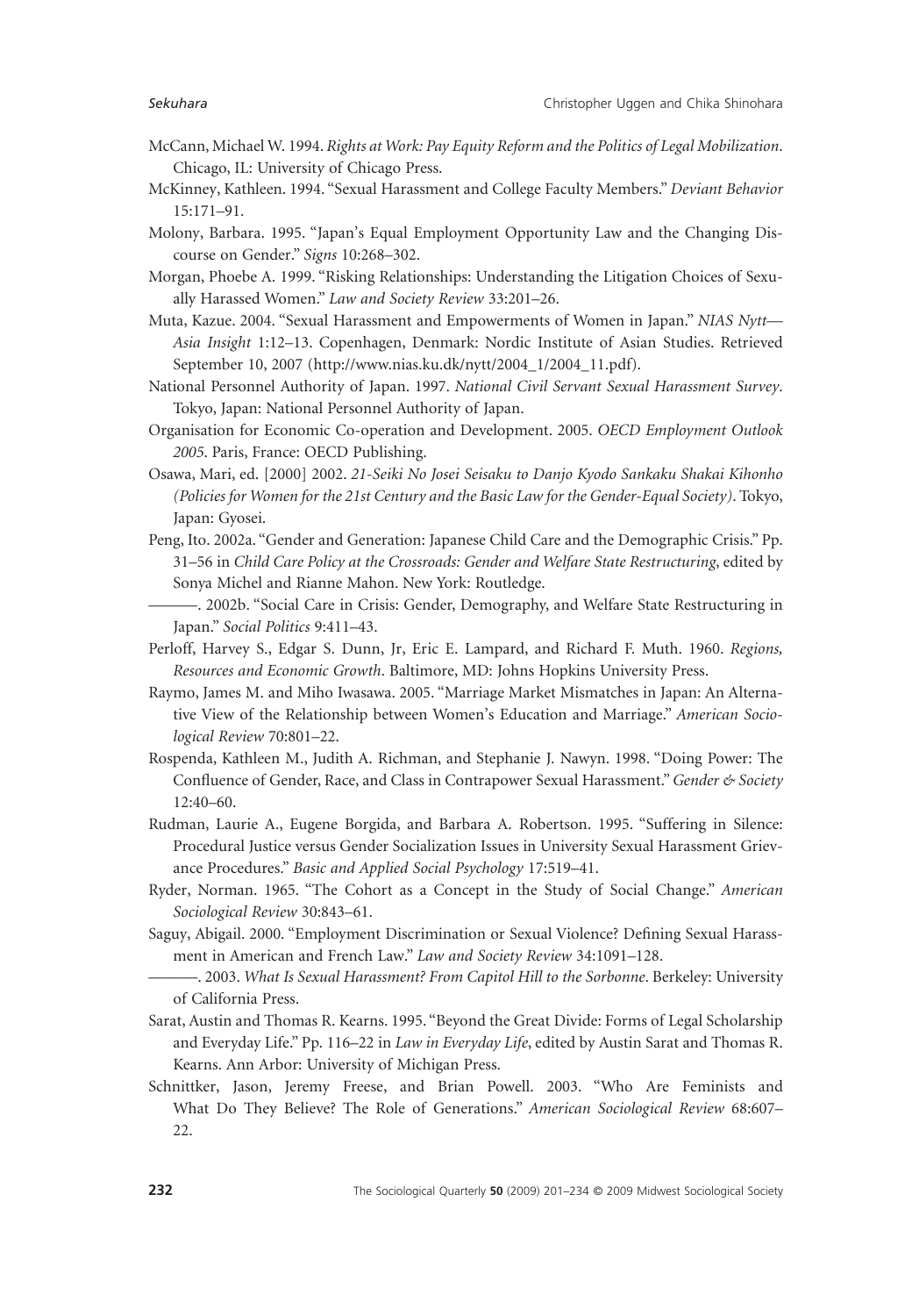- Shinotsuka, Eiko. 1995. *Josei to Kazoku, Kindaika No Jitsujou: 20 Seiki No Nippon (Women and the Family, Reality in Modernization: Japan during the 20th Century)*. Tokyo, Japan: Yomiuri Shimbunsha.
- Shirahase, Sawako. 2005. *The Unseen Gaps in an Aging Society: Locating Gender, Generation, and Class in Japan*. Tokyo, Japan: University of Tokyo Press.
- Silbey, Susan S. 2005."Everyday Life and the Constitution of Legality." Pp. 332–45 in *The Blackwell Companion to the Sociology of Culture*, edited by Mark Jacobs and Nancy Weiss Hanrahan. Malden, MA: Blackwell.
- Statistical Research and Training Institute. 2005. *Japan Statistical Year Book 2005*. Tokyo, Japan: Statistics Bureau, the Ministry of Internal Affairs and Communications. Retrieved July 13, 2005 ([http://www.stat.go.jp/data/nenkan/\).](http://www.stat.go.jp/data/nenkan)
- Strober, Myra H. and Agnes Miling Kaneko Chan. 1999. *The Road Winds Uphill all the Way: Gender, Work, and Family in the United States and Japan*. Cambridge, MA: MIT Press.
- Tangri, Sandra S., Martha R. Burt, and Leanor B. Johnson. 1982. "Sexual Harassment at Work: Three Explanatory Models." *Journal of Social Issues* 38:33–54.
- Tsunoda, Yukiko. 1993. "Sexual Harassment in Japan: Recent Legal Decisions." *U.S.-Japan Women's Journal* 5:52–98.
- U.S. Census Bureau. 2006. *U.S. Census Bureau Homepage*. Washington, DC: U.S. Census Bureau. Retrieved February 5, 2008 [\(http://www.census.gov/\).](http://www.census.gov)
- U.S. Department of Labor. 2005. "Union Members in 2005." *Technical Information: (202) 691- 6378, USDL 06-99, January 20, 2006*. Washington, DC: U.S. Department of Labor. Retrieved March 5, 2007 [\(ftp://ftp.bls.gov/pub/news.release/History/union2.01202006.news](ftp://ftp.bls.gov/pub/news.release/History/union2.01202006.news)).
- U.S. Equal Employment Opportunity Commission (EEOC). 1980. Guidelines on Discrimination Because of Sex. *Federal Regulations* 43:74676–7.
- U.S. Merit Systems Protection Board. 1995. *Sexual Harassment in the Federal Workplace: Trends, Progress, and Continuing Challenges*. Washington, DC: U.S. Merit Systems Protection Board. Retrieved September 10, 2007 [\(http://www.mspb.gov/netsearch/viewdocs.asp](http://www.mspb.gov/netsearch/viewdocs.aspx?docnumber=253661&version=253948&application=ACROBAT)x? [docnumber=253661&version=253948&application=ACROBAT](http://www.mspb.gov/netsearch/viewdocs.aspx?docnumber=253661&version=253948&application=ACROBAT)).
- Uggen, Christopher and Amy Blackstone. 2004. "Sexual Harassment as a Gendered Expression of Power." *American Sociological Review* 69:64–92.
- Weeden, Kim A. 2002. "Why Do Some Occupations Pay More than Others? Social Closure and Earnings Inequality in the United States." *American Journal of Sociology* 108:55–101.
- Welsh, Sandy. 1999. "Gender and Sexual Harassment." *Annual Review of Sociology* 25:169–90.

Women's Bureau, Department of Women, the Ministry of Labor, Japan. 1997. *Shokuba Ni Okeru Sekushuaru Harasumento Ni Kansuru Chousakenkyuukaihoukoku Ni Tsuite (Reports on the Sexual Harassment Investigation and Research at Workplace)*. Tokyo, Japan: Ministry of Labor.

- Yamaguchi, Kazuo. 1998. "Kieyuku shousuuha: Shougaimishuugyoujosei no rekishiteki genshou to sonoketteiyouin ni tsuite (Disappearing the Minority: Historic Decline of Never Employed Women in Lifetime and Their Decisive Factors)." *Shokugyou kyaria to Raifukohsu no nichibeihikakukenkyu* (*Occupational Career and Life Course: U.S.-Japan Comparison*). Research Report 112.
	- ———. 2004a. "The Declining Fertility Rate at the Below—Replacement Level: Determining Factors and Countermeasures—The Roles of Husbands, Workplaces, the Government and Society." *Research Institute of Economy, Trade and Industry (RIETI) Discussion Paper Series* 2004/12 04-J-045. Tokyo, Japan.